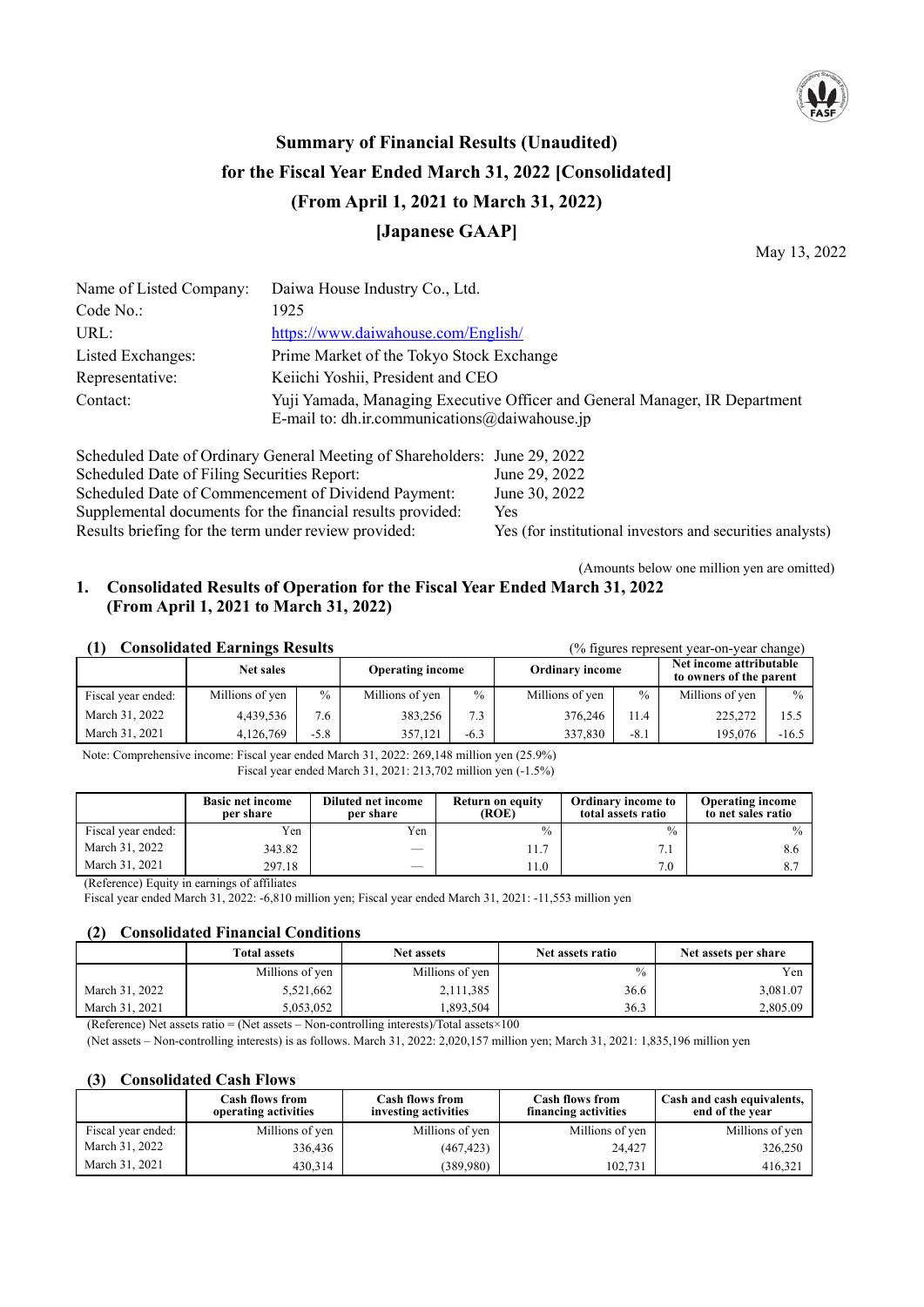# **2. Dividends**

|                                         |                                               |                                       | Dividend per share                   |                                 |        | Total                 | <b>Dividend</b>                | Dividends to                       |
|-----------------------------------------|-----------------------------------------------|---------------------------------------|--------------------------------------|---------------------------------|--------|-----------------------|--------------------------------|------------------------------------|
|                                         | End of<br>1 <sup>"</sup> quarter<br>(June 30) | End of<br>$2nd$ quarter<br>(Sept. 30) | End of<br>$3rd$ quarter<br>(Dec. 31) | Fiscal<br>vear-end<br>(Mar. 31) | Annual | dividends<br>(annual) | payout ratio<br>(consolidated) | net assets ratio<br>(consolidated) |
| Fiscal year:                            | Yen                                           | Yen                                   | Yen                                  | Yen                             | Yen    | Millions of yen       | $\frac{0}{0}$                  | $\frac{0}{0}$                      |
| ended March 31,<br>2021                 | $\overline{\phantom{a}}$                      | 50.00                                 | $\overline{\phantom{a}}$             | 66.00                           | 116.00 | 75,892                | 39.0                           | 4.3                                |
| ended March 31,<br>2022                 | -                                             | 55.00                                 | $\overline{\phantom{a}}$             | 71.00                           | 126.00 | 82,611                | 36.6                           | 4.3                                |
| ending March $31$ ,<br>2023 (forecasts) | $\overline{\phantom{a}}$                      | 60.00                                 | $\overline{\phantom{a}}$             | 70.00                           | 130.00 |                       | 39.1                           |                                    |

Note: Breakdown of annual dividend forecast for the fiscal year ended March 2022

Ordinary dividend: 116 yen

Commemorative dividend: 10 yen (For the 100th anniversary of the birth of Nobuo Ishibashi, our founder)

## **3. Consolidated Earnings Forecasts for the Fiscal Year Ending March 31, 2023 (From April 1, 2022 to March 31, 2023)**

|                                      |                  |     |                         |        |                        |         | (% figures represent year-on-year change)             |               |                                         |
|--------------------------------------|------------------|-----|-------------------------|--------|------------------------|---------|-------------------------------------------------------|---------------|-----------------------------------------|
|                                      | <b>Net sales</b> |     | <b>Operating income</b> |        | <b>Ordinary income</b> |         | Net income<br>attributable to owners<br>of the parent |               | <b>Basic net</b><br>income per<br>share |
|                                      | Millions of yen  |     | % Millions of yen       |        | % Millions of yen      |         | $%$ Millions of yen                                   | $\frac{0}{0}$ | Yen                                     |
| Fiscal year ending<br>March 31, 2023 | 4,580,000        | 3.2 | 350,000                 | $-8.7$ | 337,000                | $-10.4$ | 218,000                                               | $-3.2$        | 332.49                                  |

Note: Amortization of actuarial differences for retirement benefits is not expected in the above operating income.

#### **Notes:**

#### **(1) Changes in Significant Subsidiaries for the Fiscal Year under Review (This refers to changes in specified subsidiaries associated with changes in the scope of consolidation): Yes**

#### Addition: 2

Company name: CastleRock Communities LLC, Jiuxin (Suzhou) Real Estate Development Co., Ltd.

Exclusion:  $-$ 

#### **(2) Changes in Accounting Policies Applied, Changes in Accounting Estimates and Retrospective Restatement**

- 1) Changes in accounting policies applied due to amendment of accounting standards: Yes
- 2) Changes in accounting policies due to reasons other than 1): None
- 3) Changes in accounting estimates: None
- 4) Retrospective restatement: None

Note: Please refer to the section of "3. Consolidated Financial Statements and Main Notes (5) Notes (Changes in Accounting Policies)" of "the Attached Material" on page 20 for the details.

#### **(3) Number of Issued and Outstanding Shares (Common Stock)**

**1) Number of shares at the end of the fiscal year (including treasury stock)** 

| As of March 31, 2022 | 666,238,205 shares   As of March 31, 2021 | 666,238,205 shares |
|----------------------|-------------------------------------------|--------------------|
|                      |                                           |                    |

## **2) Number of treasury stock at the end of the fiscal year**

| As of March $31.1$ | 2022 | 10,570,077 shares   As of March 31, 2021 | 12,000,589 shares |
|--------------------|------|------------------------------------------|-------------------|
|                    |      |                                          |                   |

#### **3) Average number of shares for the fiscal year**

| Fiscal year ended<br>March 31, 2022 | Fiscal year ended<br>$(655,199,010 \text{ shares }   \text{March } 31, 2021)$ | 656,427,606 shares |
|-------------------------------------|-------------------------------------------------------------------------------|--------------------|

Note: For the number of shares used as the basis of calculating basic net income per share (consolidated), please refer to the section of "3. Consolidated Financial Statements and Main Notes (5) Notes to Consolidated Financial Statements, Per Share Information" of "the Attached Material" on page 26 for the details.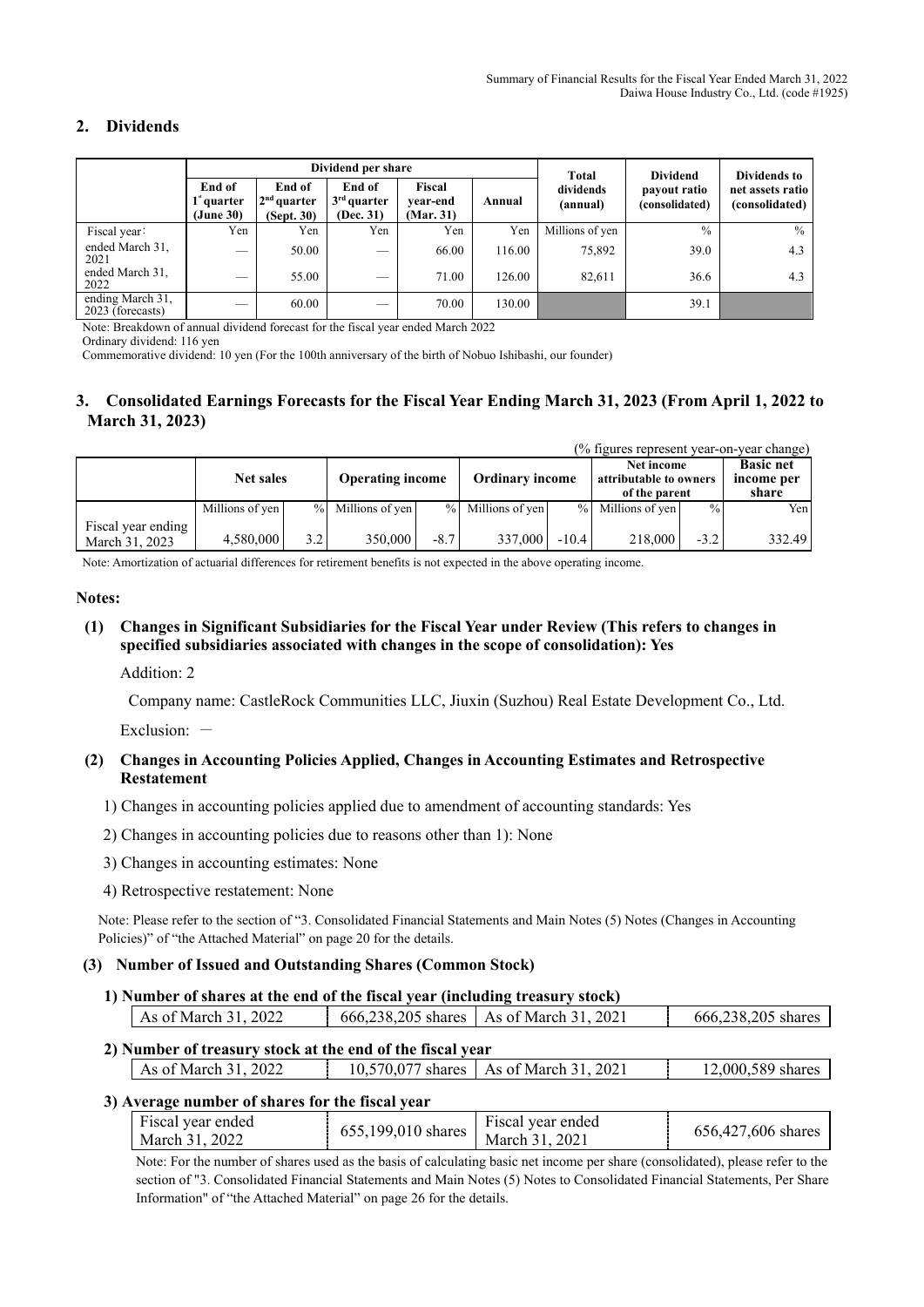# **(Reference) Summary of Non-Consolidated Results of Operation**

## **Non-Consolidated Results of Operation for the Fiscal Year Ended March 31, 2022**

# **(From April 1, 2021 to March 31, 2022)**

| гон-Сонзондаци Dusiness Results |                  |        | $\sim$ 11guies represent year-on-year changes) |               |                        |               |                 |               |
|---------------------------------|------------------|--------|------------------------------------------------|---------------|------------------------|---------------|-----------------|---------------|
|                                 | <b>Net sales</b> |        | <b>Operating income</b>                        |               | <b>Ordinary income</b> |               | Net income      |               |
| Fiscal year ended:              | Millions of yen  | $\%$   | Millions of yen                                | $\frac{0}{0}$ | Millions of yen        | $\frac{0}{0}$ | Millions of yen | $\frac{0}{0}$ |
| March 31, 2022                  | .976,165         | 6.0    | 240,657                                        | 6.3           | 254,870                | $-11.6$       | 165.381         | $-9.4$        |
| March 31, 2021                  | .863.934         | $-5.6$ | 226,478                                        | $-9.4$        | 288,332                | 4.6           | 182.546         | $-7.1$        |

# **(1) Non-Consolidated Business Results** (% figures represent year-on-year changes)

|                    | <b>Basic net income</b><br>per share | <b>Diluted net income</b><br>per share |
|--------------------|--------------------------------------|----------------------------------------|
| Fiscal year ended: | Yen                                  | Yen                                    |
| March 31, 2022     | 252.41                               |                                        |
| March 31, 2021     | 278.09                               |                                        |

#### **(2) Non-Consolidated Financial Conditions**

|                    | <b>Total assets</b> | <b>Net assets</b> | Net assets ratio | Net assets per share |
|--------------------|---------------------|-------------------|------------------|----------------------|
| Fiscal year ended: | Millions of yen     | Millions of yen   | $\%$             | Yen                  |
| March 31, 2022     | 3,464,449           | 1,560,626         | 45.0             | 2,380.21             |
| March 31, 2021     | 3.320.005           | .466.459          | 44.2             | 2,241.34             |

(Reference) Net assets ratio = (Net assets – Non-controlling interests)/Total assets $\times$ 100

(Net assets – Non-controlling interests) is as follows. March 31, 2022: 1,560,626 million yen; March 31, 2021: 1,466,368 million yen

#### **\* This financial results report is not required to be audited by certified public accountants or audit corporations**

#### **\* Remarks on appropriate use of forecasted results of operation and other special matters**

#### **(Notes regarding earnings forecasts)**

Consolidated earnings forecasts are based on assumptions in light of the information available as of the date of announcement of this material and the factors of uncertainty that may possibly impact the future results of operation. These statements do not mean that the Company pledges to realize such statements. Actual results may differ significantly from those presented herein as a consequence of numerous factors such as the financial market, economic conditions, competitor situations and fluctuations in land prices.

For the suppositions that form the assumptions for earnings forecasts, please refer to the section of "1. Qualitative Information Regarding Consolidated Results for the Fiscal Year under Review (4) Future Outlook" on page 9 of the attached material.

#### **(Obtaining supplementary explanatory materials)**

The Company plans to hold a briefing for institutional investors and securities analysts on May 13, 2022. Relevant financial statements to be handed out at the briefing will be posted on our official website at the same time.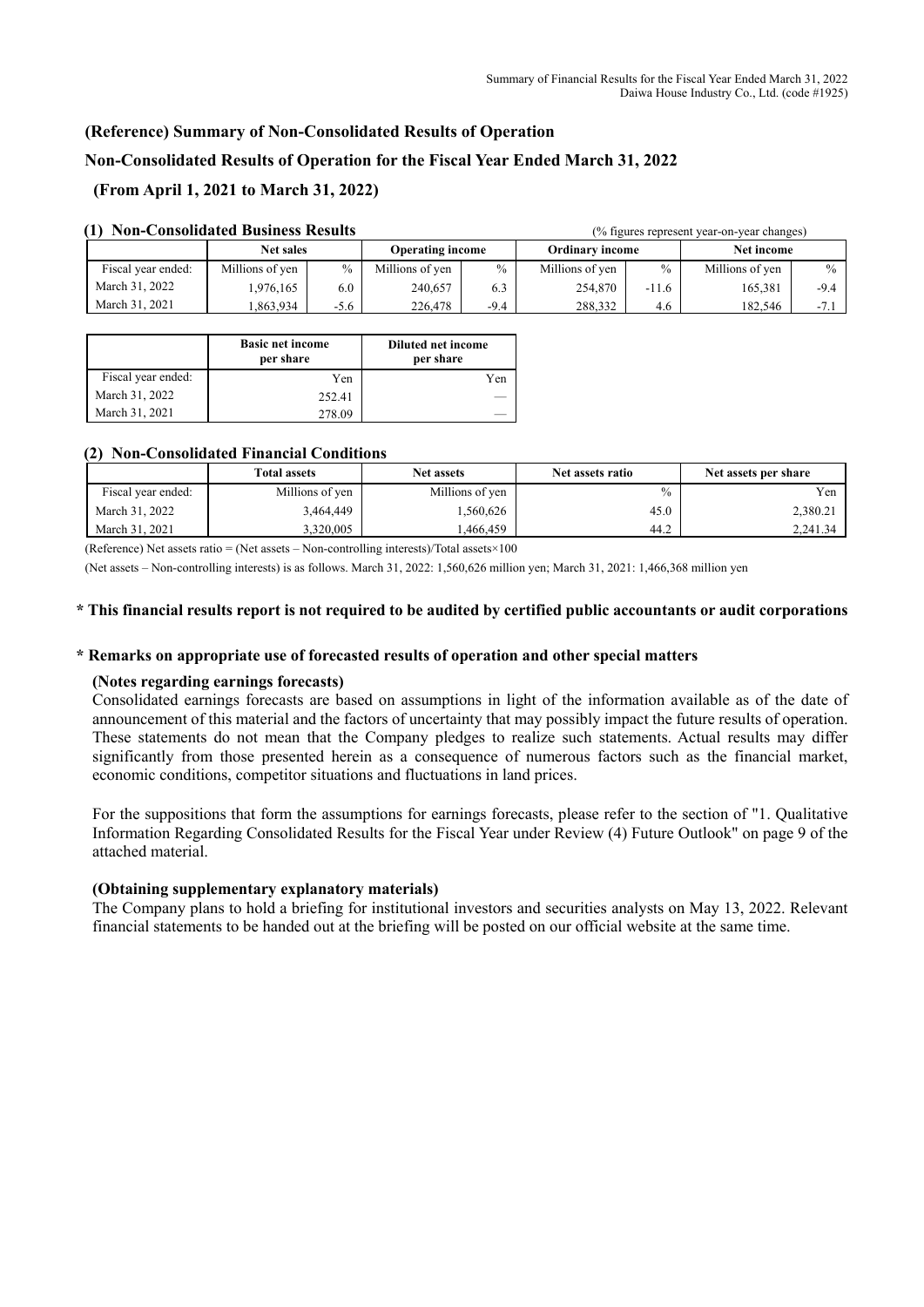# **Contents of the Attached Material**

| 1. Qualitative Information Regarding Consolidated Results for the Fiscal Year under Review  4 |
|-----------------------------------------------------------------------------------------------|
|                                                                                               |
|                                                                                               |
|                                                                                               |
|                                                                                               |
|                                                                                               |
|                                                                                               |
|                                                                                               |
| (2) Consolidated Statements of Income and Consolidated Statements of Comprehensive Income 13  |
|                                                                                               |
|                                                                                               |
|                                                                                               |
|                                                                                               |
|                                                                                               |
|                                                                                               |
|                                                                                               |
|                                                                                               |
|                                                                                               |
|                                                                                               |
|                                                                                               |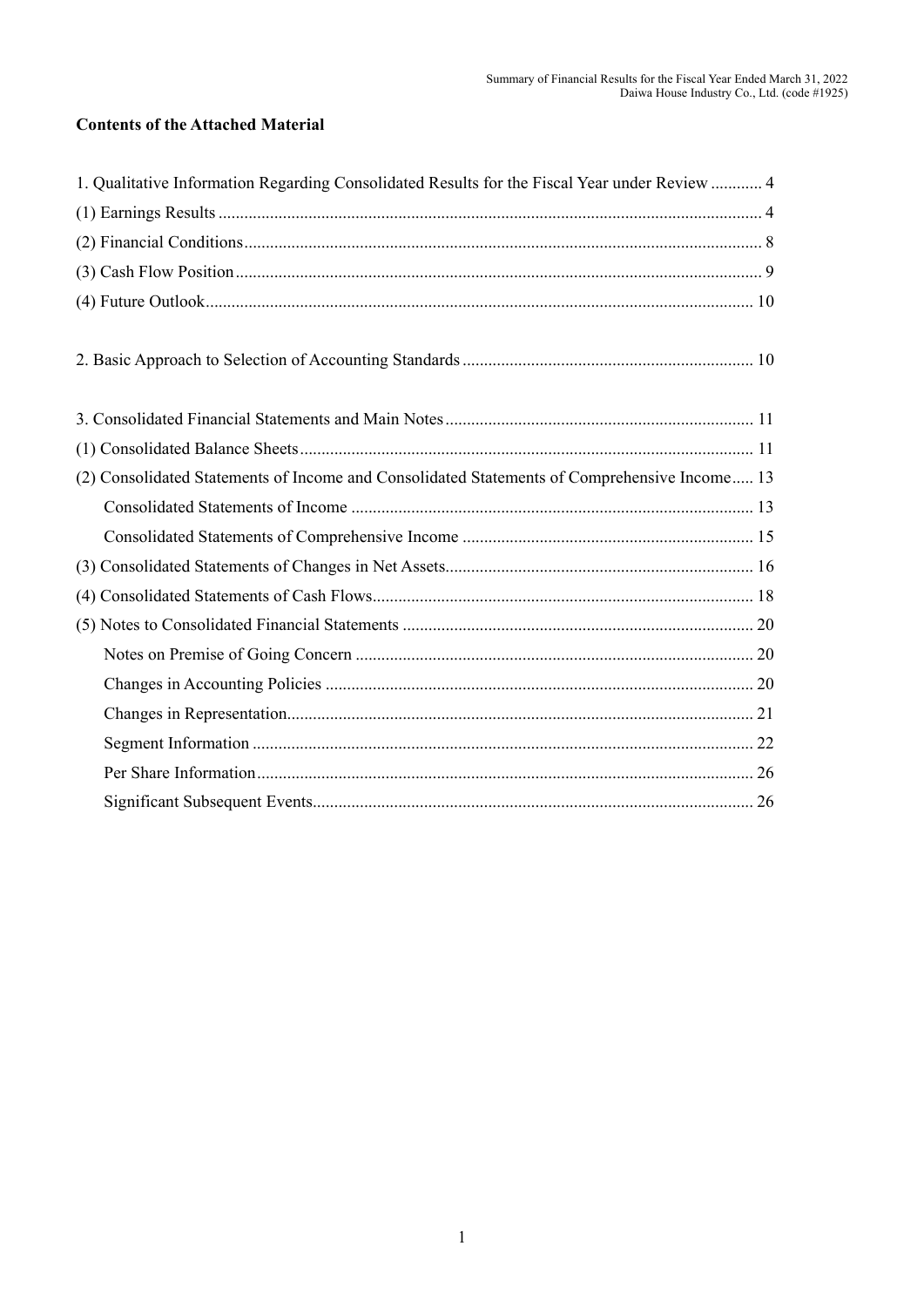# **<Reference Material> Key Performance Indicators**

# **1. Performance Indicators**

| <b>Fiscal years</b>                                                                         | <b>Fiscal year</b><br>ended<br>March 31,<br>2019 | <b>Fiscal year</b><br>ended<br>March 31,<br>2020 | <b>Fiscal year</b><br>ended<br>March 31,<br>2021 | <b>Fiscal year</b><br>ended<br>March 31,<br>2022 | <b>Forecasts for</b><br>the fiscal<br>year<br>ending<br>March 31,<br>2023 |
|---------------------------------------------------------------------------------------------|--------------------------------------------------|--------------------------------------------------|--------------------------------------------------|--------------------------------------------------|---------------------------------------------------------------------------|
| Net sales (millions of yen)                                                                 | 4,143,505                                        | 4,380,209                                        | 4,126,769                                        | 4,439,536                                        | 4,580,000                                                                 |
| Cost of sales (millions of yen)                                                             | 3,300,738                                        | 3,510,002                                        | 3,299,886                                        | 3,574,853                                        |                                                                           |
| Selling, general and administrative<br>expenses (millions of yen)                           | 470,571                                          | 489,091                                          | 469,761                                          | 481,425                                          |                                                                           |
| Operating income (millions of yen)                                                          | 372,195                                          | 381,114                                          | 357,121                                          | 383,256                                          | 350,000                                                                   |
| Ordinary income (millions of yen)                                                           | 359,462                                          | 367,669                                          | 337,830                                          | 376,246                                          | 337,000                                                                   |
| Net income attributable to owners of the<br>parent (millions of yen)                        | 237,439                                          | 233,603                                          | 195,076                                          | 225,272                                          | 218,000                                                                   |
| Basic net income per share (yen)                                                            | 357.29                                           | 351.84                                           | 297.18                                           | 343.82                                           | 332.49                                                                    |
| Return on equity (ROE) (%)                                                                  | 15.5                                             | 14.1                                             | 11.0                                             | 11.7                                             |                                                                           |
| Ordinary income to total assets ratio (%)                                                   | 8.6                                              | 8.2                                              | 7.0                                              | 7.1                                              |                                                                           |
| Dividend per share (yen)<br>(of which interim dividend per share)                           | 114<br>(50)                                      | 115<br>(55)                                      | 116<br>(50)                                      | 126<br>(55)                                      | 130<br>(60)                                                               |
| Total annual dividends (millions of yen)                                                    | 75,799                                           | 76,375                                           | 75,892                                           | 82,611                                           |                                                                           |
| Dividend payout ratio (%)                                                                   | 31.9                                             | 32.7                                             | 39.0                                             | 36.6                                             | 39.1                                                                      |
| Dividends to net assets ratio $(\%)$                                                        | 4.9                                              | 4.6                                              | 4.3                                              | 4.3                                              |                                                                           |
| Total assets (millions of yen)                                                              | 4,334,037                                        | 4,627,388                                        | 5,053,052                                        | 5,521,662                                        |                                                                           |
| Net assets (millions of yen)                                                                | 1,643,717                                        | 1,773,388                                        | 1,893,504                                        | 2,111,385                                        |                                                                           |
| Net assets ratio $(\% )$                                                                    | 36.8                                             | 37.3                                             | 36.3                                             | 36.6                                             |                                                                           |
| Net assets per share (yen)                                                                  | 2,404.32                                         | 2,600.82                                         | 2,805.09                                         | 3,081.07                                         |                                                                           |
| Depreciation (millions of yen)                                                              | 71,020                                           | 75,207                                           | 78,403                                           | 100,328                                          | 106,000                                                                   |
| Net increase in property, plant and<br>equipment and intangible assets<br>(millions of yen) | 293,151                                          | 373,851                                          | 372,904                                          | 425,807                                          | 520,000                                                                   |
| Cash flows from operating activities<br>(millions of yen)                                   | 355,599                                          | 149,651                                          | 430,314                                          | 336,436                                          |                                                                           |
| Cash flows from investing activities<br>(millions of yen)                                   | (313,989)                                        | (313,273)                                        | (389,980)                                        | (467, 423)                                       |                                                                           |
| Cash flows from financing activities<br>(millions of yen)                                   | (86,979)                                         | 169,128                                          | 102,731                                          | 24,427                                           |                                                                           |
| Cash and cash equivalents, end of year<br>(millions of yen)                                 | 276,298                                          | 276, 068                                         | 416,321                                          | 326,250                                          |                                                                           |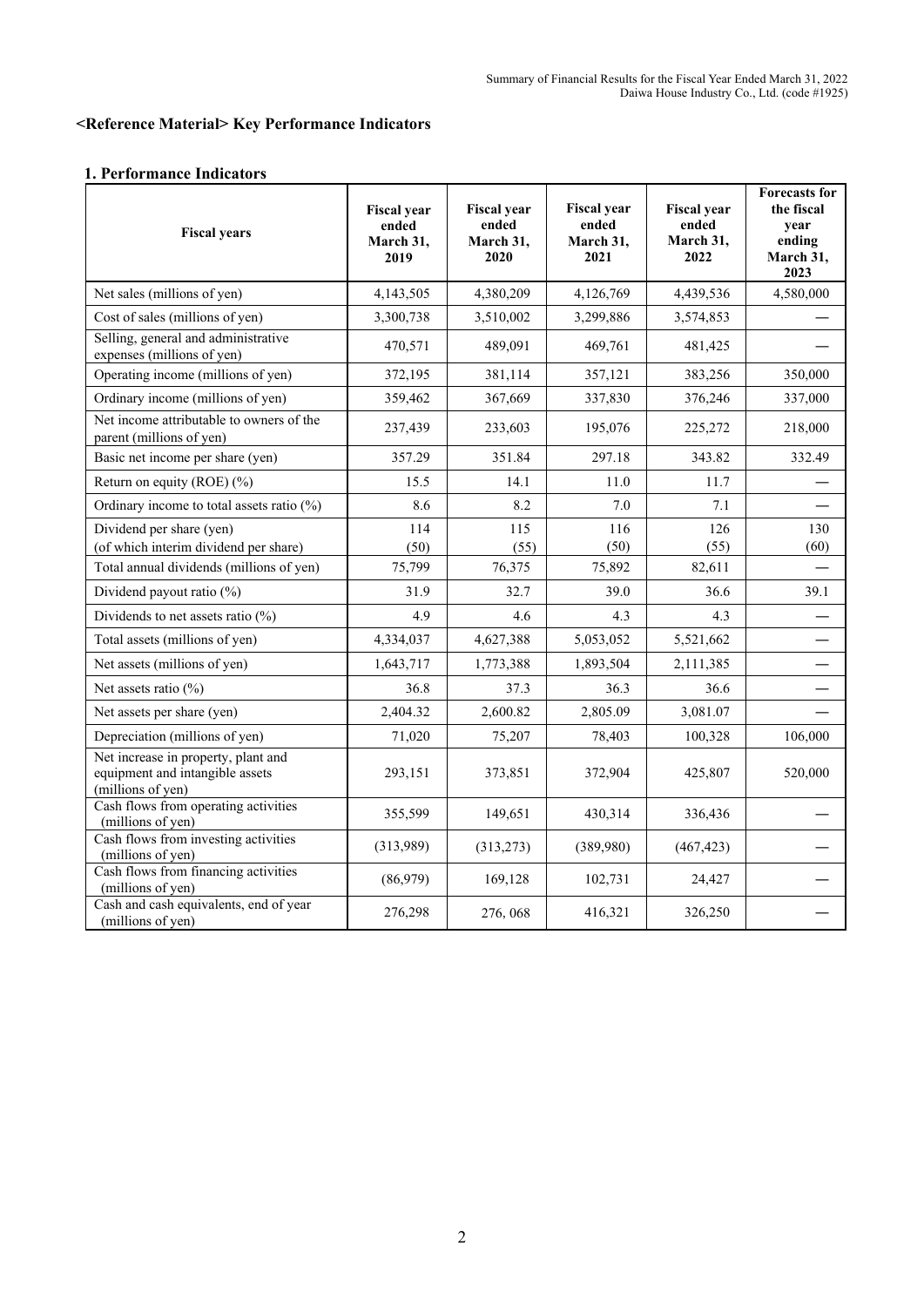|                             | <b>Fiscal years</b>                                  | <b>Fiscal year</b><br>ended<br>March 31.<br>2019 | <b>Fiscal year</b><br>ended<br>March 31.<br>2020 | <b>Fiscal year</b><br>ended<br>March 31.<br>2021 | <b>Fiscal year</b><br>ended<br>March 31.<br>2022 | <b>Forecasts for</b><br>the fiscal vear<br>ending March<br>31, 2023 |
|-----------------------------|------------------------------------------------------|--------------------------------------------------|--------------------------------------------------|--------------------------------------------------|--------------------------------------------------|---------------------------------------------------------------------|
|                             | Net sales                                            | 4,143,505                                        | 4,380,209                                        | 4,126,769                                        | 4,439,536                                        | 4,580,000                                                           |
|                             | Single-Family Houses                                 | 503,571                                          | 497,880                                          | 516,109                                          | 626,889                                          | 890,000                                                             |
|                             | <b>Rental Housing</b>                                | 1,054,789                                        | 1,005,902                                        | 982,785                                          | 1,029,195                                        | 1,110,000                                                           |
|                             | Condominiums                                         | 343,553                                          | 372,731                                          | 339,790                                          | 379,865                                          | 465,000                                                             |
|                             | <b>Existing Homes</b>                                | 131,786                                          | 145,619                                          | 124,718                                          | 126,955                                          |                                                                     |
|                             | <b>Commercial Facilities</b>                         | 730,529                                          | 806,784                                          | 808,395                                          | 796,922                                          | 1,020,000                                                           |
| Sales by segment            | Logistics, Business &<br>Corporate Facilities        | 1,026,308                                        | 1,152,347                                        | 989,984                                          | 1,139,640                                        | 1,010,000                                                           |
|                             | <b>Environment</b> and Energy                        |                                                  |                                                  |                                                  |                                                  | 135,000                                                             |
|                             | <b>Other Businesses</b>                              | 483,050                                          | 530,079                                          | 507,359                                          | 501,831                                          | 68,000                                                              |
|                             | Adjustments                                          | (130,083)                                        | (131, 136)                                       | (142, 376)                                       | (161, 762)                                       | (118,000)                                                           |
|                             | Operating income                                     | 372,195                                          | 381,114                                          | 357,121                                          | 383,256                                          | 350,000                                                             |
|                             | Single-Family Houses                                 | 23,899                                           | 18,080                                           | 21,818                                           | 29,708                                           | 50,000                                                              |
|                             | <b>Rental Housing</b>                                | 104,663                                          | 98,587                                           | 90,832                                           | 94,337                                           | 105,000                                                             |
|                             | Condominiums                                         | 20,723                                           | 15,883                                           | 5,397                                            | 9,762                                            | 29,000                                                              |
|                             | <b>Existing Homes</b>                                | 13,702                                           | 16,723                                           | 10,438                                           | 8,877                                            |                                                                     |
|                             | <b>Commercial Facilities</b>                         | 142,577                                          | 140,632                                          | 122,898                                          | 114,825                                          | 125,000                                                             |
| Operating income by segment | Logistics, Business &<br><b>Corporate Facilities</b> | 100,326                                          | 120,636                                          | 115,910                                          | 131,769                                          | 102,000                                                             |
|                             | <b>Environment</b> and Energy                        |                                                  |                                                  |                                                  |                                                  | 5,500                                                               |
|                             | Other Businesses                                     | 13,540                                           | 19,285                                           | 10,771                                           | 2,542                                            | $-5,000$                                                            |
|                             | Adjustments                                          | (47, 237)                                        | (48, 714)                                        | (20, 946)                                        | (8, 567)                                         | (61, 500)                                                           |

#### **2. Sales and Operating Income by Segment**

(Millions of yen)

Note: From the fiscal year ending March 2023, Existing Homes segment, which had been the reportable segment until the fiscal year under review, has been abolished. In addition, Environment and Energy segment, which had been included in Other Businesses segment, has been changed to the reportable segment.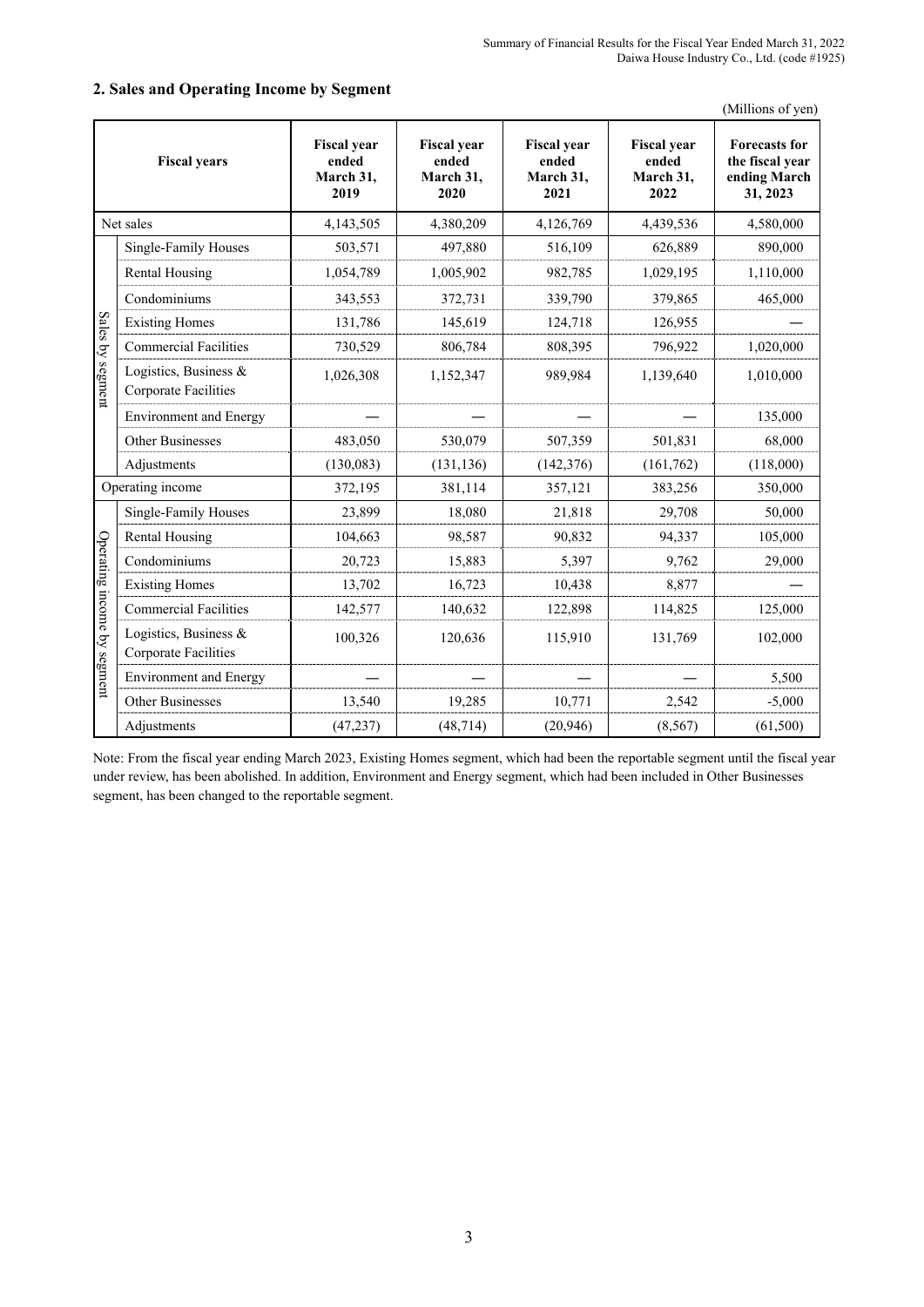# **1. Qualitative Information Regarding Consolidated Results for the Fiscal Year under Review**

# **(1) Earnings Results**

In the consolidated fiscal year under review, the Japanese economy was seriously impacted by the protracted COVID-19 crisis. Whilst the domestic economy showed signs of modest recovery, weakness was observed in some areas, with repeated states of emergency and quasi-states of emergency bringing the recovery of personal consumption to a standstill. In addition, given the increasing downside risks for the global economy emanating from the worsening Ukraine situation such as rising prices for resources and raw materials, volatility on financial and capital markets and supply-side constraints, the outlook was even more uncertain, creating a challenging operating environment.

In the domestic housing market, interest in housing acquisition has increased against the backdrop of the implementation of housing acquisition support measures and changes in lifestyles. The number of new construction starts increased year-on-year for owner-occupied houses, rental housing and built-for-sale houses. Also, in the general construction market, the total floor area of new construction starts increased in the categories of offices, stores, factories and warehouses. The overall figure increased from the previous year.

Amid this operating environment, the Group sought to fundamentally review groupwide governance systems and implemented management reforms for the reform of its business structure and organizational structure in accordance with the Daiwa House Group's Sixth Medium-Term Management Plan, covering three years, which concluded this fiscal year. In April 2021, the Group put its business-division based system fully into operation and sought to enhance risk management systems suited to the nature of businesses and to provide value-added services to customers throughout the business value chain, which encompasses all Group companies.

The Group also stepped up the development of logistics facilities through aggressive real estate investment, achieving significant growth toward becoming a leading logistics developer. Meanwhile, in overseas business, the Group laid the business management foundations to drive future Group growth, with a focus on North America.

As a result, the Daiwa House Group recorded consolidated net sales of 4,439,536 million yen (+7.6% year on year) for the fiscal year ended March 2022. Operating income came to 383,256 million yen (+7.3% year on year), ordinary income came to 376,246 million yen (+11.4% year on year), while net income attributable to owners of the parent amounted to 225,272 million yen (+15.5% year on year).

Operating income above includes 50,989 million yen gain on amortization of actuarial differences for retirement benefits, etc., and operating income excluding actuarial differences, etc. resulted in 332,267 million yen (+0.8% year on year).

Results by business segment were as follows.

# **Single-Family Houses Business**

In the Single-Family Houses Business segment, we marked the transition to a business division-based system by formulating a business mission "Create 'lasting happiness' through housing" and a business vision "LiveStyle Design—Transforming home from a place to return to a place to 'live'—," and we stayed close to the life of each customer and pursued community-based business expansion based on the new mission and vision.

In April 2021, we launched "Wood Residence Ma-Re," our most luxurious detached house product combining a wood structure and RC structure. We are also proactively working to resolve our customers' issues and propose new values with our rich product lineup and proposals for living that cater to changes in society and people's lives. The lineup includes Lifegenic, which offers a fun and easy home designing experience online, "Comfortable workplace" and "Connecting work pit" as a proposal of our unique telework style, as well as "Kaji Share House" that helps facilitate sharing of household chores among family members. Additionally, we focused on value chain reform with our group companies and, using the "Homes of Daiwa House" platform, we will continue working to expand proposals that address the house owner's lifetime value, including home renovations, relocation, and sale, finding homes for their families, and suggestions on furniture, in addition to providing new housing.

In the United States, our main operating area overseas, we pursued expansion of the housing business in the "smile zone" which connects the economically booming eastern, southern and western tiers of the United States, and we strengthened the foundations for business expansion by welcoming CastleRock Communities, LLC, which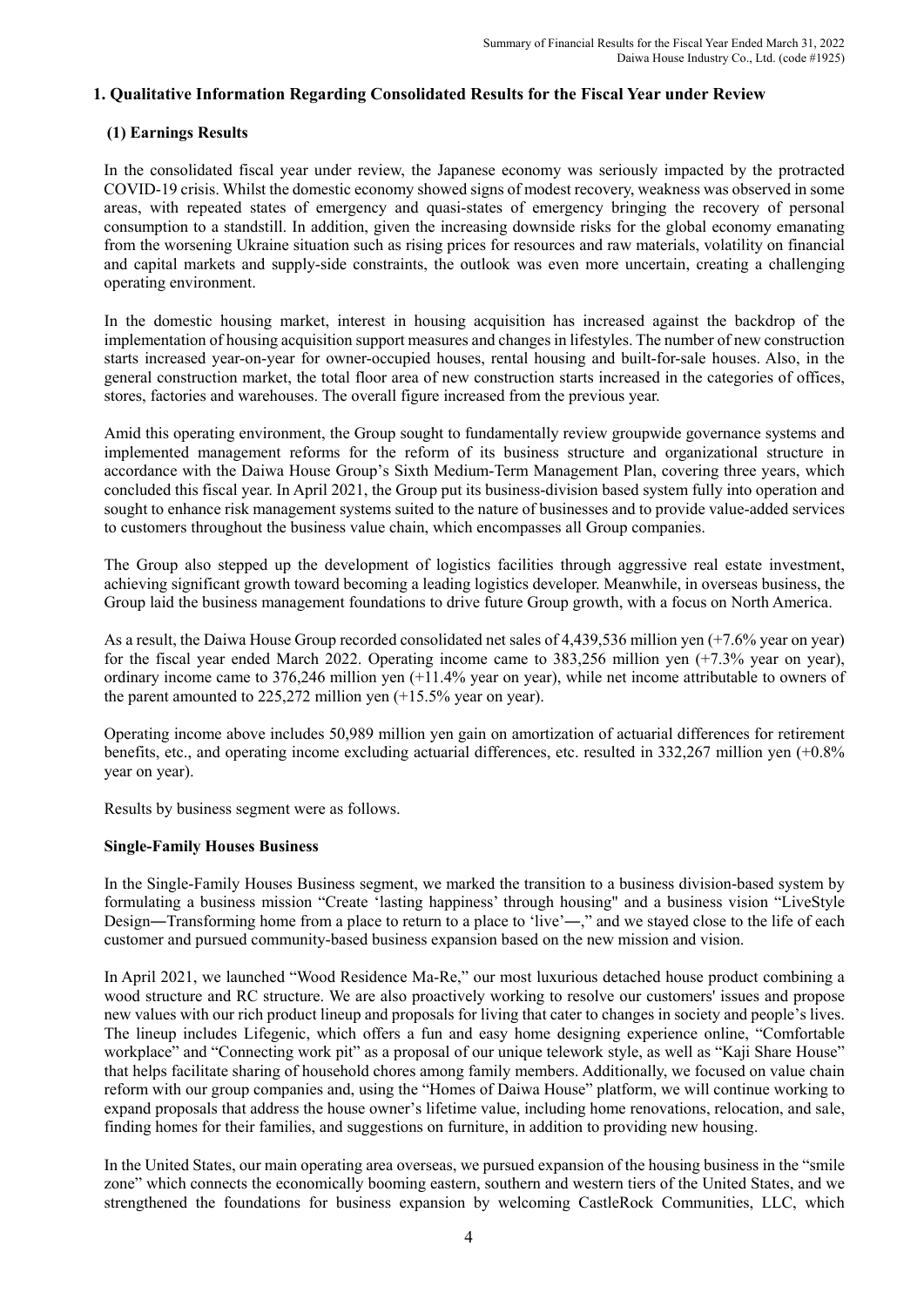operates mainly in the South, to the Group in September 2021, joining Stanley Martin Holdings, LLC, which operates mainly in East Coast area, and Trumark Companies, LLC, which operates mainly in the West coast area. Meanwhile, in the United States as elsewhere, we experienced supply chain disruptions and delays in the processing of permits by the regulatory authorities due to the impact of COVID-19. However, demand for singlefamily houses remained firm and we succeeded in minimizing the impact of such disruption by putting effort into reinforcing procurement of materials to ensure a stable supply. As a result, our performance exceeded initial projections.

As a result, net sales for this segment amounted to 626,889 million yen (+21.5% year on year), while operating income came to 29,708 million yen (+36.2% year on year).

### **Rental Housing Business**

In the Rental Housing Business segment, we have been proposing and supporting rental housing management that leads to the maximization of the asset value and long-term stable management for owners through the provision of homes of choice for residents where they may want to continue living in for a long time. We pushed ahead with built-for-sale business and eco-friendly ZEH-M, as opportunities to make face-to-face sales proposals increased after the stagnation caused by states of emergency and other control measures, reflecting efforts to achieve both strict containment and economic and social activity. At the same time, we continued to hold regular online seminars and built lasting relationships with customers through the provision of information on the latest trends in land use, rental housing markets and suchlike.

Daiwa Living Co., Ltd. maintained a high occupancy ratio, reflecting relocation hesitancy of tenants during the COVID-19 pandemic and growing demand for properties coming equipped with Internet access, as new lifestyles such as teleworking become more widespread. Daiwa Living Care Co., Ltd. of the Daiwa Living Group opened a serviced house for the elderly "D-Festa Kashiwa-Tanaka" (Chiba Pref.) in December 2021. It now has a nationwide network of 17 such facilities. Furthermore, Daiwa Living Co., Ltd. and Daiwa Living Management Co., Ltd. implemented an absorption-type merger with Daiwa Living Co., Ltd. as the surviving company and Daiwa Living Management Co., Ltd. as the extinct company, on January 1, 2022. The purpose of the merger is to further improve convenience for owners and tenants by speeding up decision-making and creating a one-stop-service structure.

Meanwhile, overseas in the United States, our main operating area, we sold a rental housing development in Texas in August 2021, bringing the cumulative total of properties sold since our first sale in 2016 to five. Occupancy of rental properties is also steadily improving as economy activity gradually recovers, and we are steadily building up a track-record of occupancy with a view to sale.

As a result, net sales for this segment amounted to 1,029,195 million yen (+4.7% year on year), while operating income came to 94,337 million yen (+3.9% year on year).

### **Condominiums Business**

In the Condominium Business segment, we sought to provide basic housing performance essential for a long housing life, comfort, safety and a management structure, drawing on our knowhow as a home builder to meet the diverse lifestyle needs of potential residents. We are also striving to create high added-value condominiums which, in addition to asset value for the customer, also consider the environment and society and aim to contribute to local communities.

At PREMIST Towers Sapporo Naebo, a large-scale multipurpose redevelopment in front of JR Naebo Station, the first of the two towers (Aqua Gate) was completed in January 2022 and all units sold quickly in recognition of the convenience of direct connection to JR Naebo Station and a large shopping mall, and ample common areas and adjoining facilities. Meanwhile, sales of PREMIST Ohori 2-chome (Fukuoka Pref.) are progressing steadily, due to factors such as the prestigious location in Fukuoka City close to Ohori Park and recognition of its environmental credentials and next-generation specifications. The development received ZEH-M Oriented certification due to the high heat insulation and high energy efficiency of the building and its energy-saving facilities and equipment and it also received ABINC certification, a certificate for facilities supporting harmony with nature and biodiversity conservation.

In addition, at Group member Cosmos Initia Co., Ltd., sales of investment units in Selesage Toyosu (Tokyo) – joint-investment type real estate project that enable investors to acquire excellent city-center property on a tight budget-have trended favorably, and the total number of units has been sold out.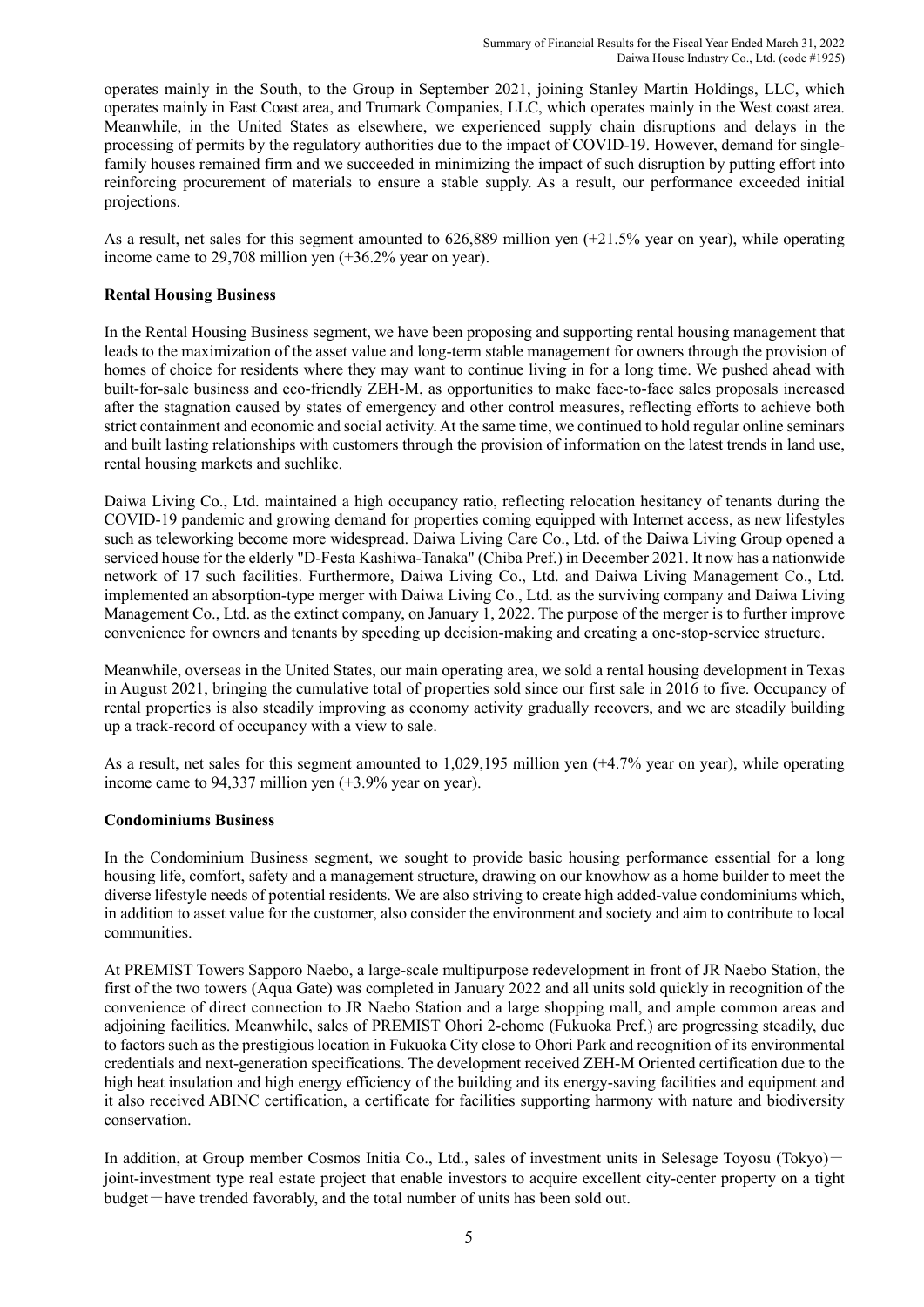Daiwa LifeNext Co., Ltd. launched a service for the production of disaster management manuals tailored to individual condominiums in June 2021 and collaborated with Rikei Corporation on the joint development of a VR (virtual reality) Fire Drill service overseen by Yokohama Fire Bureau and began providing it to condominium management associations which entrust management to Daiwa LifeNext in November 2021.

Overseas, business operations in China went well, with all units at "Grace Residence" (Nantong) and "Grace Residence" (Changzhou) sold out at an early stage, and we also started on a new development project in Suzhou.

As a result, net sales for this segment amounted to 379,865 million yen (+11.8% year on year), while operating income came to 9,762 million yen (+80.9% year on year).

### **Existing Homes Business**

In the Existing Homes Business segment, we worked to strengthen the relationship with owners of single-family houses and rental housing constructed by the Company through building inspections. We also strengthened our efforts to propose renovations required for extended warranty. At the same time, to our corporate customers, we focused on proposing maintenance of their business assets and sought to increase orders.

In our Livness business, which meets needs for diverse homes through a one-stop service, we held online seminars as a new form of marketing under the COVID-19 pandemic. In the single-family houses division, we have set up a Livness business premises to 60 locations nationwide and provided a wide range of consultation service, including relocation, sale and renovation, mainly to owners.

As a result, net sales for this segment amounted to 126,955 million yen (+1.8% year on year), while operating income came to 8,877 million yen (-15.0% year on year).

#### **Commercial Facilities Business**

In the Commercial Facilities Business segment, we designed and proposed that matched tenant corporations' strategic needs and took into account the impact of the COVID-19 pandemic. We offered various plans to make the best of the particular characteristics of each region and meet a wide range of needs. In particular, we strengthened our efforts in the field of large-scale projects. Also, for customers looking for options in the purchase of real estate for investment purposes, we took steps to expand our services by strengthening strategies to encompass land acquisition, construction, and leasing-out to tenants.

Meanwhile, Daiwa Information Service Co. Ltd. and Daiwa Royal Co., Ltd. merged to form Daiwa House Realty Mgt. Co., Ltd. on October 1, 2021, for the purpose of further maximizing business synergy and improving management efficiency. Daiwa House Realty Mgt. Co., Ltd. opened its first overseas hotel Roynet Hotel Seoul Mapo in South Korea in March 2022. Furthermore, the shopping center "ALPARK" (Hiroshima Pref.), which Daiwa House Realty Mgt. has managed and operated since acquiring it in 2019, is scheduled to be fully renovated and reopened in April 2023, following renovation and reopening of the East Building and West Building in December 2021 and April 2022 respectively. Through projects such as these, Daiwa House Realty Mgt. is developing multipurpose facilities which combine the Group's management assets spanning development and planning, design and construction, and operation and management.

Daiwa Lease Co., Ltd. opened Branch Chigasaki Three (Kanagawa Pref.), a community-type multipurpose commercial facility with a community room for local residents and temporary evacuation space to use in the event of disaster, in October 2021. In March 2022, Daiwa Lease Co., Ltd. also renovated and reopened Toriizaki Seaside Park (Chiba Pref.), which combines restaurants and accommodation facilities on the concept of new interactions linked by the theme of "food."

However, due to a decrease in sales of development properties, etc., net sales for this segment amounted to 796,922 million yen (-1.4% year on year), while operating income came to 114,825 million yen (-6.6% year on year).

### **Logistics, Business and Corporate Facilities Business**

In the Logistics, Business and Corporate Facilities Business segment, we worked to enhance the Group's business scope by constructing a variety of facilities to suit the differing business needs of our corporate customers, and by providing total support services that enable customers to utilize their assets most effectively. To nurture business pillars besides logistics facilities development, which has driven earnings growth, we launched the "DPDC" (D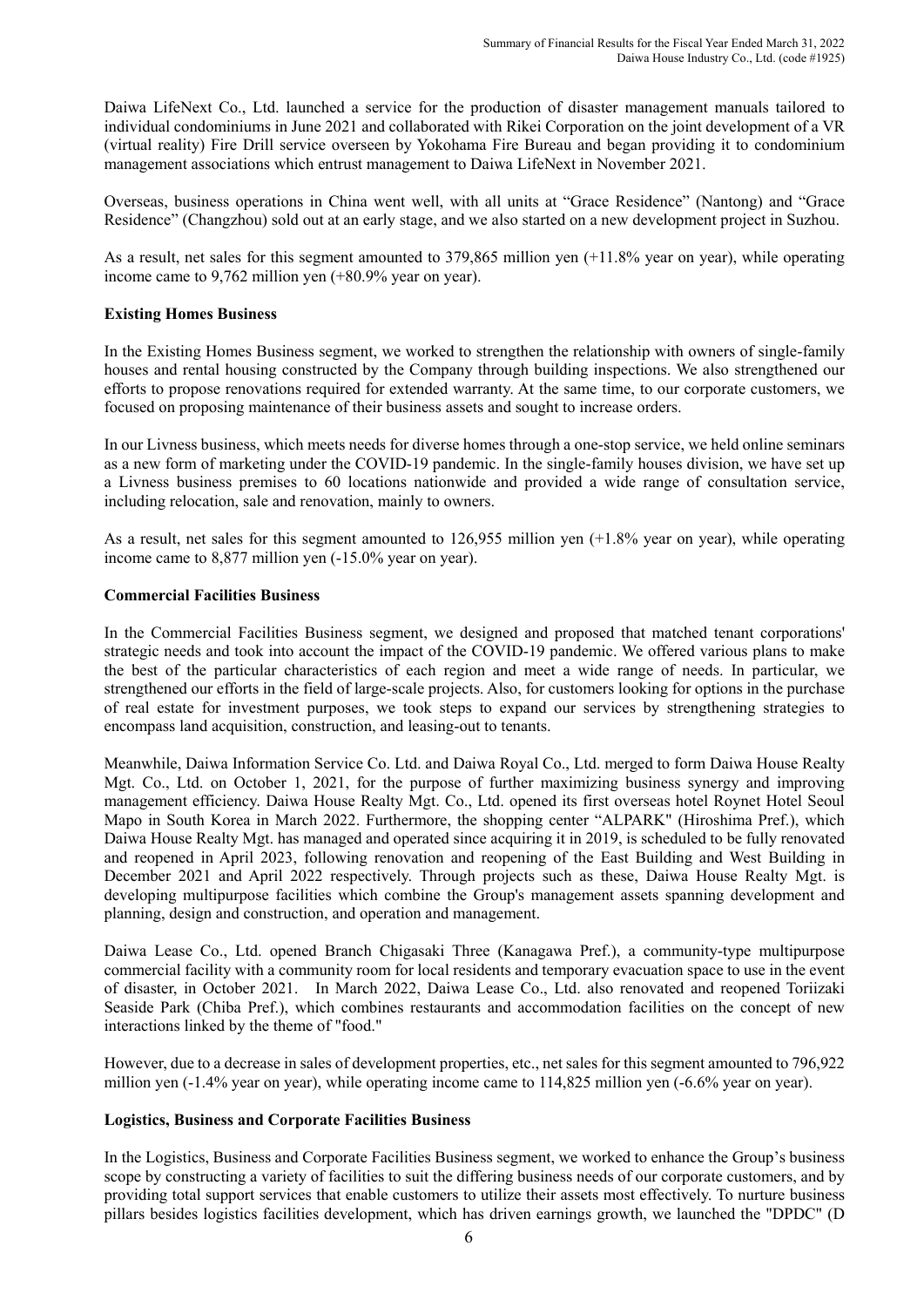Project Data Center) brand and also worked on, as part of an initiative for organizing an infrastructure for people's daily life, Toyama Public Wholesale Market Redevelopment Project, as a first project to support the redevelopment of aging municipal wholesale markets, and one of Japan's largest onshore salmon farms.

In the field of logistics facilities, we began construction of 40 multi-tenant logistics facilities nationwide, leveraging our extensive experience and know-how to provide the essential back-up to our customers' logistics strategies. Particularly notable among these newly commenced projects is the"DPL Nagareyama IV" (Chiba Pref.), a multi-tenant logistics facility with the largest floor area (322,299㎡) in eastern Japan (\*1) and the largest in our company, completed in October 2021.

In the field of medical and nursing care facilities, we targeted hospitals whose existing facilities are showing signs of aging and which do not meet current earthquake resistance standards, making proposals for reconstruction or relocation. We also strengthened proposals with urban development centered around CCRC (\*2) and health care as the starting point.

In the field of support for offices, manufacturing plants and suchlike, we strengthened efforts commercialize and attract companies to industrial parks developed by Daiwa House, including starting development of Hiroshima Innovation Techno Port II in April 2021. We also stepped up ZEB proposals to promote energy-efficient buildings toward helping realize a decarbonized society.

In food factory-related business, we started construction of two large plant factories.

Daiwa House Property Management Co., Ltd. manages and operates mainly the logistics facilities developed by Daiwa House. It entered into new property management (PM) and building management and maintenance (BM) contracts with a total of 40 logistics facilities, including "DPL Nagareyema IV" (Chiba Pref.) completed in October 2021 and "DPL Shin-Yokohama I" (Kanagawa Pref.) completed in March 2022, bringing the cumulative number of buildings under its management to 209, or approximately 7.62 million square meters.

Fujita Corporation saw significant improvement in construction orders from the previous fiscal year when orders were affected by COVID-19, with orders received for a large condominium tower, multiple large logistics facilities, and additional construction work on the Metro Manila Subway Project in the Philippines.

As a result, net sales for this segment amounted to 1,139,640 million yen (+15.1% year on year), while operating income came to 131,769 million yen (+13.7% year on year).

\*1: According to our research (per standalone facility; based on area at completion)

\*2: Continuing Care Retirement Community is an initiative for the development of communities whose members can lead healthy, active lives, interacting with local residents and many different generations, and can access medical and nursing care where necessary.

# **Other Businesses**

In the logistics business, Daiwa Logistics Co., Ltd. was impacted by initial costs incurred on the establishment of new bases and higher fuel costs attributable to rising oil prices. However, its business results remained steady, reflecting increased transport volumes on the back of recovery in the movement of core cargos, construction materials. Daiwa LogiTech Inc. saw an increase in projects to introduce systems for logistics automation in the IT business, and met various customer needs in the logistics business, as a shift to e-commerce and growing stay-athome consumption led to warehouse expansion and automation and higher cargo volume.

In the home center business, Royal Home Center Co., Ltd. continued to face a challenging business environment due to continued shortages of timber and housing equipment and products (such as boilers, built-in ovens and toilet seats with warm-water bidet) and worsening consumer sentiment due to the spread of new variants but it sought to expand operations aiming to be the best partner for community-based living and homes.

In the fitness club business, Sports Club NAS Co., Ltd. continued operating alongside implementation of strict infection control measures. Whilst the impact of the spread of new variants delayed recovery in the number of fitness club members (full membership), the number of class members (limited memberships for particular classes) returned to pre-pandemic levels.

In the accommodation business, Daiwa Resort Co., Ltd. reported a full-year occupancy rate above the level a year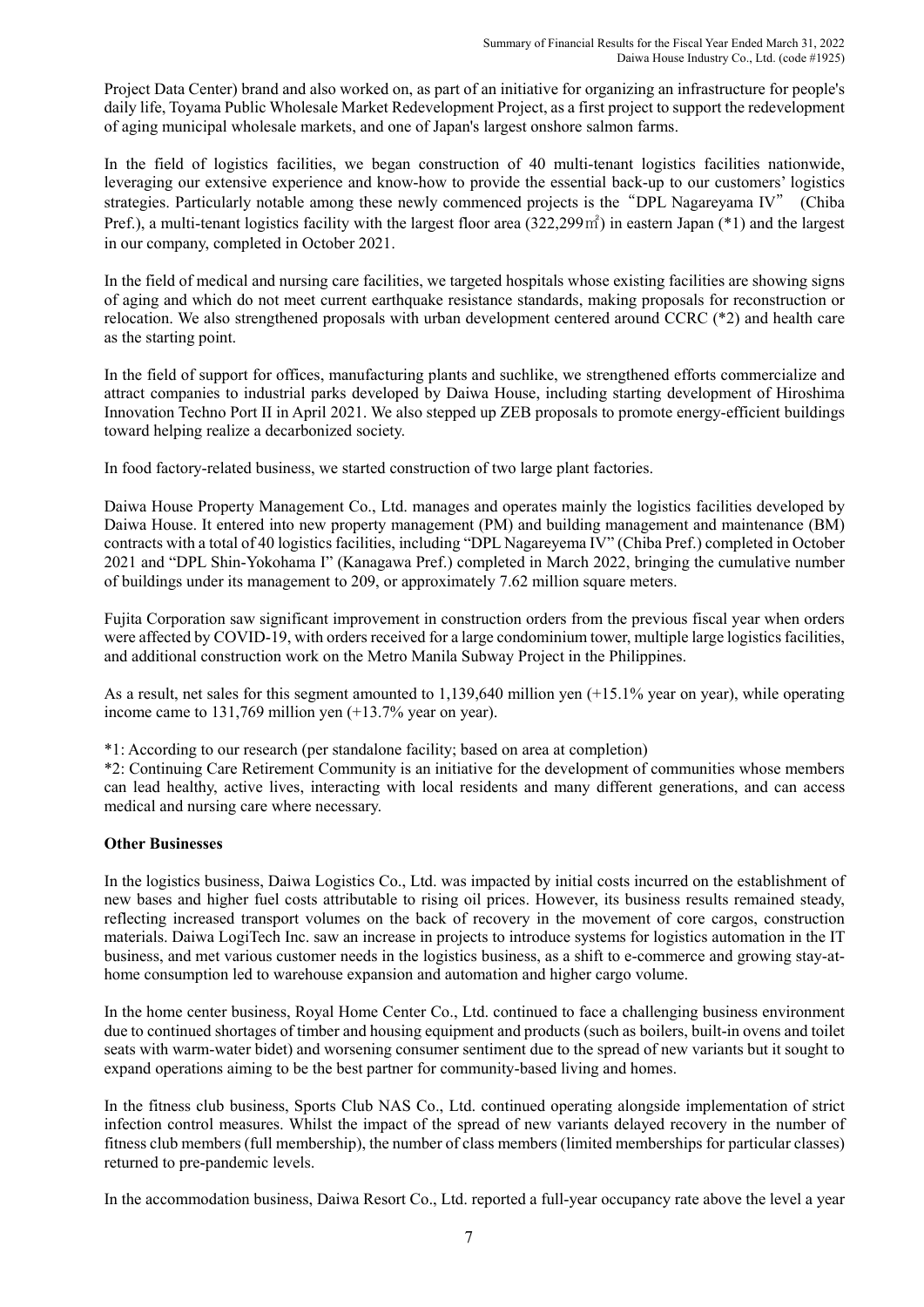earlier, albeit only slightly. Whilst inbound demand is expected to take some time to recover, domestic accommodation demand is staging a modest recovery.

However, due to a decrease in construction work for environment and energy business, etc., net sales for this segment amounted to 501,831 million yen  $(-1.1\%$  year on year), while operating income came to 2,542 million yen (-76.4% year on year).

### **(2) Financial Conditions**

Total assets as of the end of the consolidated reporting fiscal year amounted to 5,521,662 million yen, an increase of 468,610 million yen compared with 5,053,052 million yen at the end of the previous consolidated fiscal year. This was mainly due to an increase in inventory assets accompanying the acquisition of real estate for sale in Single-Family Houses Business and Condominiums Business and an increase in property, plant and equipment accompanying the acquisition of real estate for investment.

Total liabilities as of the end of the consolidated reporting fiscal year amounted to 3,410,277 million yen, an increase of 250,729 million yen compared with 3,159,548 million yen at the end of the previous consolidated fiscal year. This was principally due to bank borrowings, as well as the issuance of bonds, to raise funds for the acquisition of inventory assets and real estate for investment and other purposes.

Total net assets as of the end of the consolidated reporting fiscal year amounted to 2,111,385 million yen, an increase of 217,881 million yen compared with 1,893,504 million yen at the end of the previous consolidated fiscal year. This was mainly due to the posting of net income attributable to owners of the parent in the amount of 225,272 million yen, despite the payment of dividends to shareholders in the amount of 79,239 million yen. At the end of the term under review, these results were 1,425,407 million yen in interest-bearing liabilities excluding lease obligations among others, and a debt-equity ratio of 0.71 times. After taking the hybrid financing into account, the debt-equity ratio came to 0.61 times\*. The net assets ratio as of the end of the fiscal year under review stood at 36.6%, showing little change from the 36.3% at the previous fiscal year end.

\* The debt-equity ratio was calculated by taking into account the equity credit of 50 percent employed in establishing the Company's credit rating for the 150 billion yen of publicly offered hybrid bonds (subordinated bonds) issued in September 2019 and 100 billion yen of hybrid loans (subordinated loans) procured in October 2020.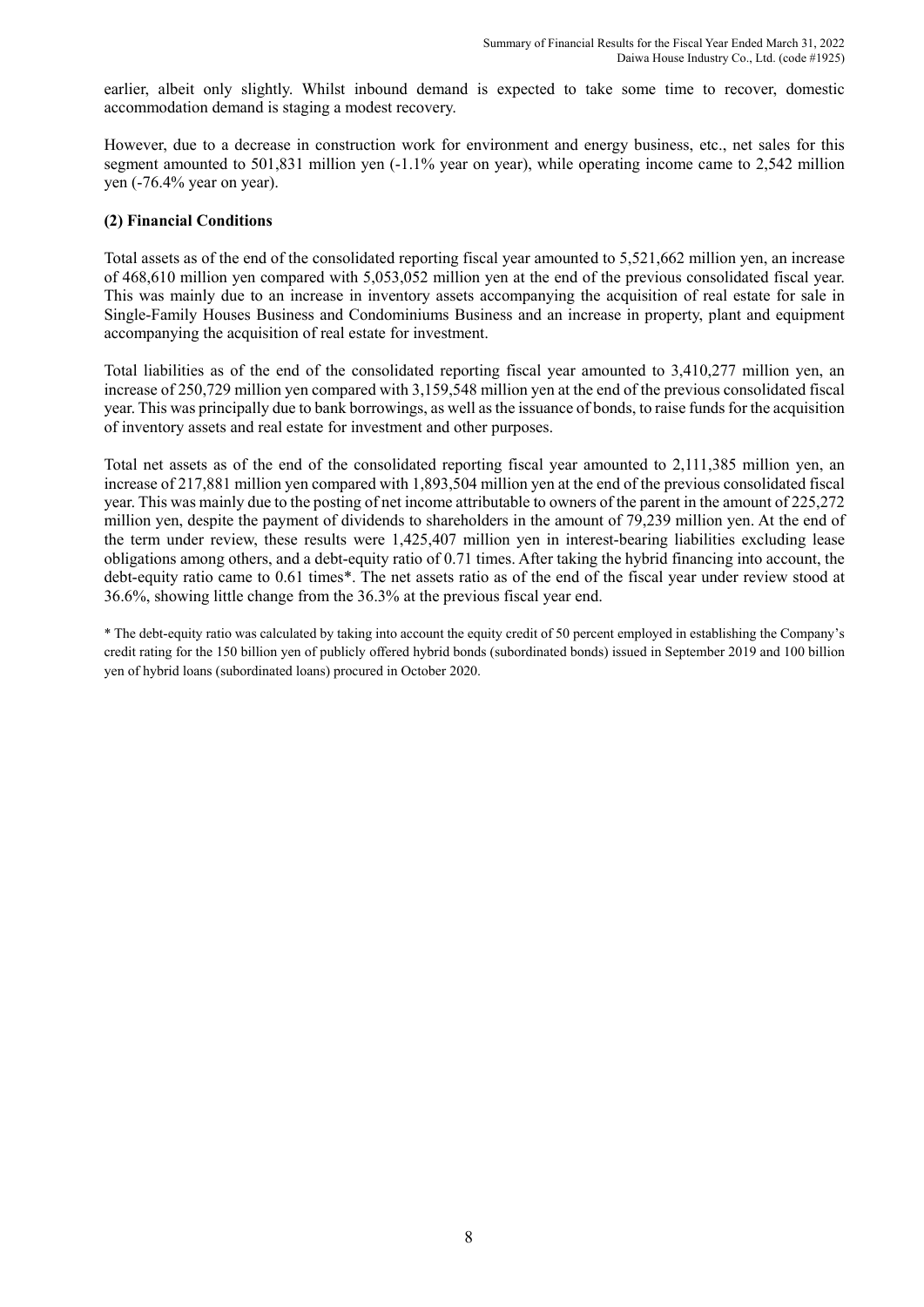# **(3) Cash Flow Position**

Cash and cash equivalents for the reporting fiscal year amounted to 326,250 million yen, for a decrease of 90,276 million yen. Net cash provided by operating activities stood at 336,436 million yen, net cash used in investing activities came to 467,423 million yen, and net cash provided by financing activities came to 24,427 million yen.

## **Cash flows from operating activities**

During the reporting fiscal year, net cash provided by operating activities came to 336,436 million yen (-21.8% year on year). This was mainly due to the posting of 353,300 million yen in income before income taxes and noncontrolling interests, despite the acquisition of inventory assets and the payment of income taxes.

# **Cash flows from investing activities**

During the reporting fiscal year, net cash used in investing activities came to 467,423 million yen (compared with 389,980 million yen used in the previous fiscal year). This was primarily the result of the acquisition of property, plant and equipment, including large-scale logistics facilities and commercial facilities, among other factors.

# **Cash flows from financing activities**

During the reporting fiscal year, net cash provided by financing activities came to 24,427 million yen (-76.2% year on year). This was principally due to bank borrowings, as well as the issuance of bonds, to raise funds for the acquisition of inventory assets and real estate for investment and other purposes, despite the payment of dividends.

|                                             | Fiscal year ended<br>March 31, 2020 | Fiscal year ended<br>March 31, 2021 | Fiscal year ended<br>March 31, 2022 |
|---------------------------------------------|-------------------------------------|-------------------------------------|-------------------------------------|
| Net assets ratio                            | 37.3%                               | 36.3%                               | 36.6%                               |
| Net assets ratio on<br>market-value basis   | 38.4%                               | 42.0%                               | 38.0%                               |
| Repayment years of<br>interest-bearing debt | 7.0 years                           | 3.0 years                           | 4.2 years                           |
| Interest coverage ratio                     | 19.7                                | 51.3                                | 28.3                                |

#### **(Reference) Cash Flow Indicators**

\* The standards for the indicators are as follows. All have been computed based on consolidated financial figures. Net assets ratio: (Net assets – Non-controlling shareholders' interests)/Total assets

Net assets ratio on market-value basis: Total market capitalization/Total assets

Repayment years of interest-bearing debt: Interest-bearing liabilities/Operating cash flows Interest coverage ratio: Operating cash flows/Interest expenses

Total market capitalization: Closing stock price at the fiscal year-end × Number of shares issued at the fiscal year-end (after deduction of treasury stock)

Operating cash flows: Net cash provided by (used in) operating activities on the Consolidated Statements of Cash Flows

Interest expenses: Interest expenses paid on the Consolidated Statements of Cash Flows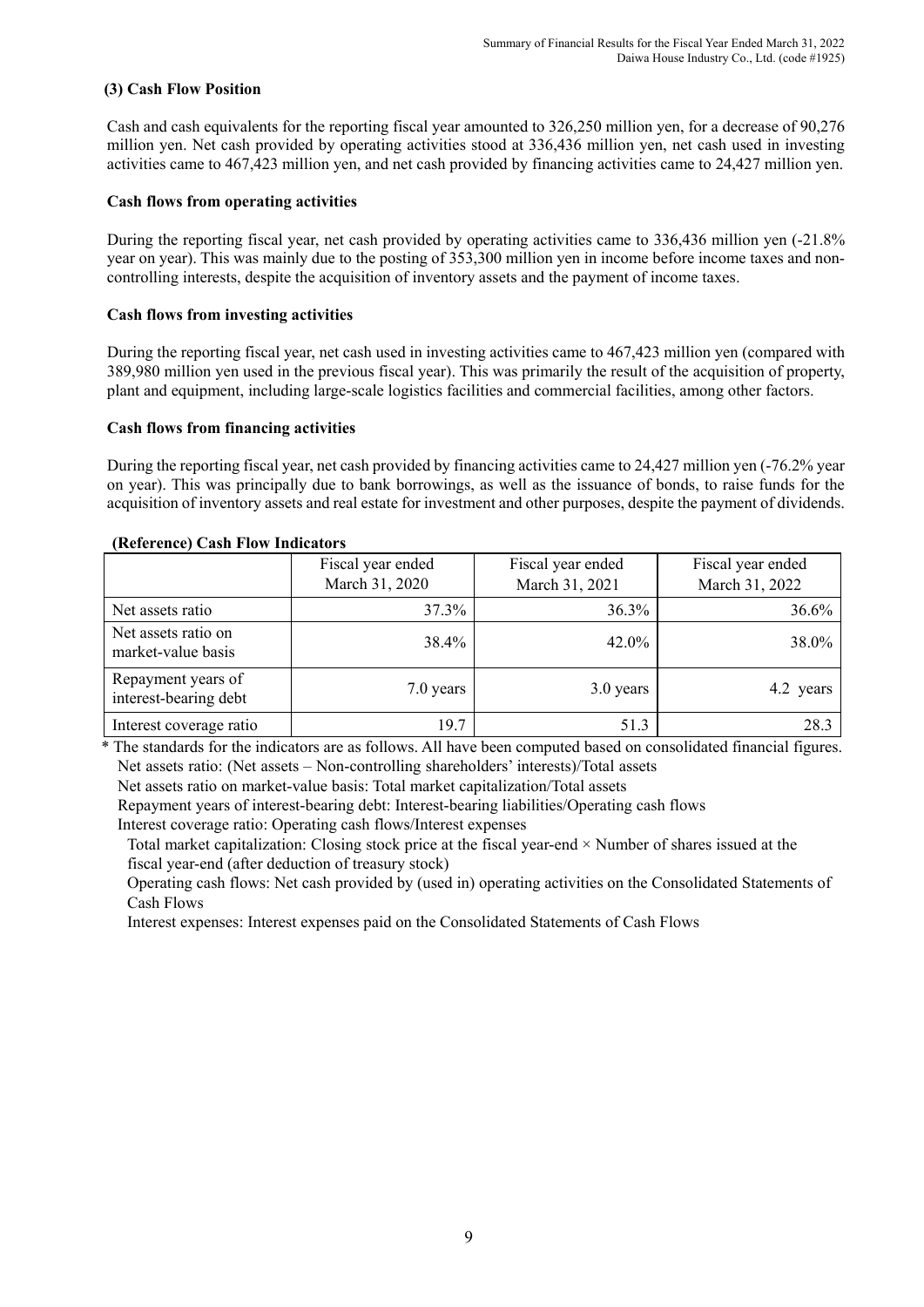# **(4) Future Outlook**

The social and economic outlook remains more uncertain than ever, given the prolonged economic disruption caused by COVID-19, including new variants, and downside risks for the economy emanating from the worsening Ukraine crisis such as rising prices for resources and raw materials, financial and capital market volatility, and supply-side constraints, and developments in wider society need to be monitored carefully. In March 2022, the Organization for Economic Co-operation and Development (OECD) estimated that the Ukraine crisis could knock more than a percentage point off global growth this year and indicated that inflation could rise by an additional 2.5 percentage points globally.

In the housing industry, positive signs of recovery were observed in housing construction starts and the category of private non-residential buildings. However, the outlook for rising materials prices remain unpredictable, leaving little room for any optimism in the short term. Also from a medium- and long-term perspective, in Japan, we must continue to address the future decline in housing construction starts due to fewer households, and labor shortages due to population aging, etc.

In light of such business conditions, the Group has developed the Daiwa House Group 7th Medium-Term Management Plan covering five years for the first time with 2022 as the first fiscal year. To complete a sustainable growth model, we have established three management policies: "Evolve revenue model," "Optimize management efficiency," and "Strengthen management base" and key themes for realizing them and we will steadily implement them. In terms of expansion of overseas business, which is one of the key themes, we are the first Japanese home builder to set out a broad global vision of overseas sales of 1 trillion yen and operating income of 100 billion yen. In our domestic business, we will make full use of the Group's value chain to contribute to local community regeneration, including stepping up redevelopment projects focused on core regional cities. Our performance targets for the final fiscal year of the plan are net sales of 5 trillion 500 billion yen and operating income of 500 billion yen.

In addition, we have engaged in frequent dialogue with employees and other stakeholders concerning "our hopes for the future" (purpose) in light of our founding ideals, asking ourselves what kind of society we want to create in a dramatically changing world and what kind of role we should play in society. With the start of the 7th Medium-Term Management Plan, we will embark on a new stage, adopting "Creating the fundamental societal infrastructure and lifestyle culture rooted in regeneration, ensuring a world where we live together in harmony embracing the Joys of Life" as "our hopes for the future." Going forward, as "a group that co-creates value for individuals, communities, and people's lifestyles," we will continue striving to resolve social issues through business whilst forging heartfelt connections with all kinds of people, and we will carve out our future landscape.

In view of the foregoing, we forecast net sales for the fiscal year ending March 31, 2023 in the amount of 4 trillion 580 billion yen, with operating income of 350 billion yen, ordinary income of 337 billion yen, and net income attributable to owners of the parent of 218 billion yen. Amortization of actuarial differences for retirement benefits is not expected in the above operating income. And we expect capital investments of 520 billion yen and depreciation of 106 billion yen.

# **2. Basic Approach to Selection of Accounting Standards**

The Daiwa House Group applies Japanese accounting standards as its selected accounting standards to maintain the comparability of consolidated financial statements between accounting periods and the comparability of performance between companies.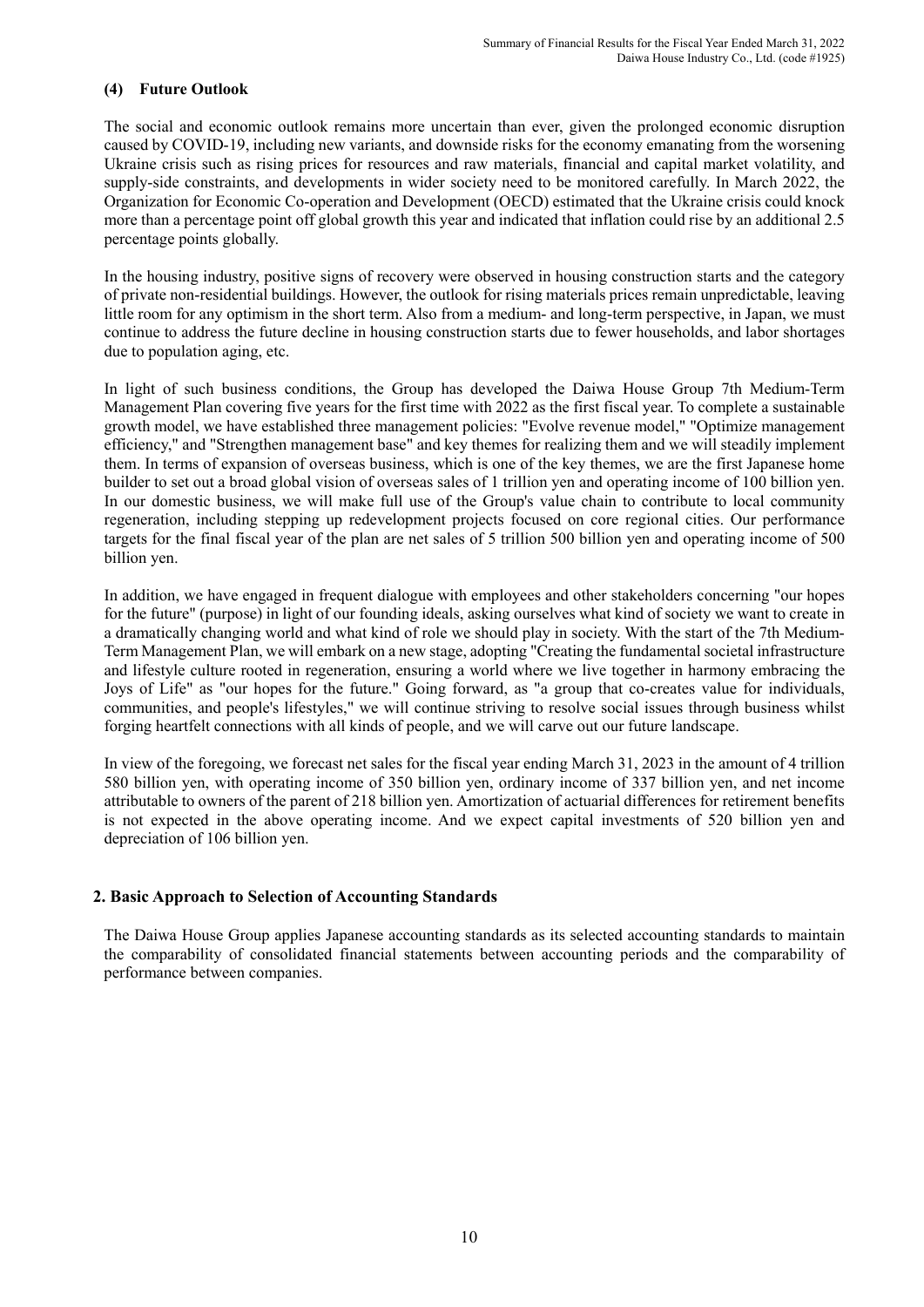# **3. Consolidated Financial Statements and Main Notes**

# **(1) Consolidated Balance Sheets**

|                                              |                        | (Millions of yen)      |
|----------------------------------------------|------------------------|------------------------|
|                                              | Previous fiscal year   | Reporting fiscal year  |
|                                              | (as of March 31, 2021) | (as of March 31, 2022) |
| Assets                                       |                        |                        |
| Current assets                               |                        |                        |
| Cash and deposits                            | 425,980                | 337,632                |
| Notes and accounts receivable from completed |                        |                        |
| construction contracts and other             | 401,314                | 407,430                |
| Lease receivables and investment assets      | 45,411                 | 89,875                 |
| Mortgage notes receivable held for sale      | 29,088                 | 28,473                 |
| Short-term investment securities             | 550                    | 7,568                  |
| Costs on uncompleted construction contracts  | 46,866                 | 48,516                 |
| Real estate for sale                         | 852,678                | 1,068,011              |
| Real estate for sale in process              | 237,659                | 407,869                |
| Land for development                         | 3,421                  | 3,288                  |
| Merchandise and finished goods               | 17,356                 | 17,904                 |
| Work in process                              | 8,073                  | 9,073                  |
| Raw materials and supplies                   | 7,557                  | 7,746                  |
| Other                                        | 292,088                | 277,601                |
| Allowance for doubtful accounts              | $-13,682$              | $-18,195$              |
| Total current assets                         | 2,354,364              | 2,692,794              |
| Noncurrent assets                            |                        |                        |
| Property, plant and equipment                |                        |                        |
| Buildings and structures                     | 1,164,230              | 1,302,750              |
| Accumulated depreciation                     | $-510,841$             | $-558,140$             |
| Buildings and structures, net                | 653,389                | 744,610                |
| Machinery, equipment and vehicles            | 159,424                | 160,254                |
| Accumulated depreciation                     | $-94,202$              | $-99,058$              |
| Machinery, equipment and vehicles, net       | 65,222                 | 61,196                 |
| Tools, furniture and fixtures                | 75,280                 | 79,847                 |
| Accumulated depreciation                     | $-56,057$              | $-59,773$              |
| Tools, furniture and fixtures, net           | 19,223                 | 20,074                 |
| Land                                         | 870,822                | 878,851                |
| Lease assets                                 | 93,235                 | 105,714                |
| Accumulated depreciation                     | $-17,934$              | $-23,721$              |
| Lease assets, net                            | 75,300                 | 81,993                 |
| Construction in progress                     | 166,588                | 174,780                |
| Other                                        | 9,641                  | 9,733                  |
| Accumulated depreciation                     | $-1,340$               | $-2,174$               |
| Other, net                                   | 8,300                  | 7,559                  |
| Total property, plant and equipment          | 1,858,847              | 1,969,066              |
| Intangible assets                            |                        |                        |
| Goodwill                                     | 74,046                 | 93,895                 |
| Other                                        | 61,578                 | 77,022                 |
| Total intangible assets                      | 135,625                | 170,917                |
| Investments and other assets                 |                        |                        |
| Investment securities                        | 231,490                | 228,794                |
| Long-term loans receivable                   | 5,284                  | 2,255                  |
| Lease and guarantee deposits                 | 251,358                | 251,053                |
| Deferred tax assets                          | 161,458                | 159,203                |
| Other                                        | 56,447                 | 49,282                 |
| Allowance for doubtful accounts              | $-1,825$               | $-1,705$               |
| Total investments and other assets           | 704,214                | 688,884                |
| Total noncurrent assets                      | 2,698,687              | 2,828,868              |
| Total assets                                 | 5,053,052              | 5,521,662              |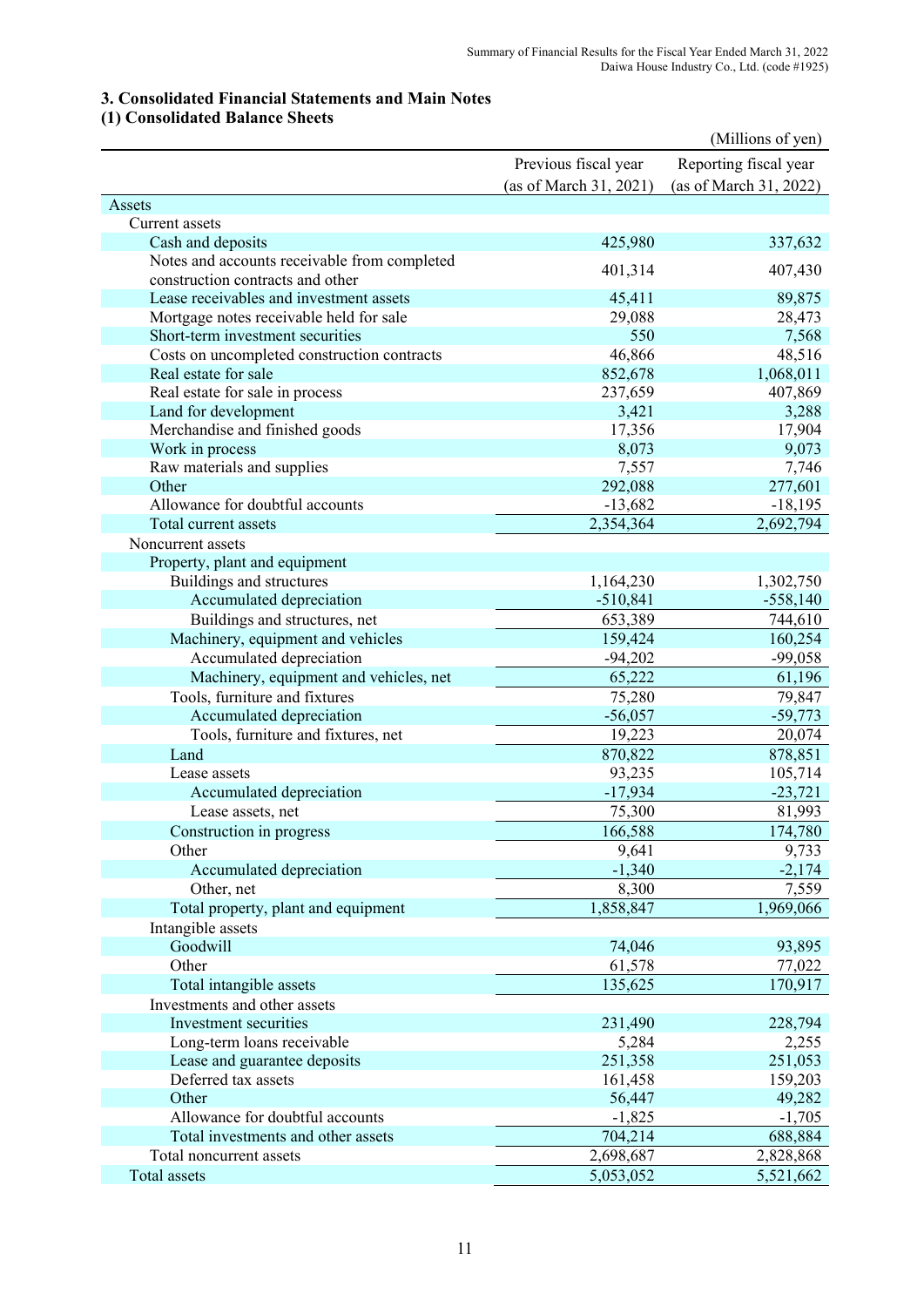|                                               |                        | (Millions of yen)      |
|-----------------------------------------------|------------------------|------------------------|
|                                               | Previous fiscal year   | Reporting fiscal year  |
|                                               | (as of March 31, 2021) | (as of March 31, 2022) |
| Liabilities                                   |                        |                        |
| <b>Current liabilities</b>                    |                        |                        |
| Notes and accounts payable for construction   | 296,165                | 355,936                |
| contracts and other                           |                        |                        |
| Short-term loans payable                      | 124,584                | 151,421                |
| Current portion of bonds payable              | 40,000                 | 25,000                 |
| Current portion of long-term loans payable    | 46,700                 | 79,589                 |
| Lease obligations                             | 7,576                  | 8,810                  |
| Accounts payable-other                        | 129,089                | 121,051                |
| Income taxes payable                          | 57,093                 | 69,170                 |
| Advances received                             | 175,978                | 199,824                |
| Advances received on uncompleted construction | 113,186                | 137,977                |
| contracts                                     |                        |                        |
| Provision for bonuses                         | 53,276                 | 56,759                 |
| Provision for warranties for completed        | 7,230                  | 7,680                  |
| construction                                  |                        |                        |
| Asset retirement obligations                  | 2,568                  | 3,140                  |
| Other                                         | 225,407                | 228,229                |
| Total current liabilities                     | 1,278,858              | 1,444,592              |
| Noncurrent liabilities                        |                        |                        |
| Bonds payable                                 | 383,000                | 408,000                |
| Long-term loans payable                       | 677,700                | 758,496                |
| Lease obligations                             | 93,780                 | 102,731                |
| Deposits received from members                | 1,419                  | 1,332                  |
| Long-term lease and guarantee deposits        | 284,946                | 296,500                |
| Deferred tax liabilities for land revaluation | 19,634                 | 19,117                 |
| Provision for retirement benefits             | 246,059                | 193,753                |
| Asset retirement obligations                  | 53,784                 | 55,904                 |
| Other                                         | 120,363                | 129,848                |
| Total noncurrent liabilities                  | 1,880,689              | 1,965,684              |
| <b>Total liabilities</b>                      | 3,159,548              | 3,410,277              |
| Net assets                                    |                        |                        |
| Shareholders' equity                          |                        |                        |
| Capital stock                                 | 161,699                | 161,699                |
| Capital surplus                               | 304,595                | 301,982                |
| Retained earnings                             | 1,339,558              | 1,486,900              |
| Treasury stock                                | $-33,019$              | $-29,081$              |
| Total shareholders' equity                    | 1,772,834              | 1,921,500              |
| Accumulated other comprehensive income        |                        |                        |
| Valuation difference on available-for-sale    | 59,404                 | 64,017                 |
| securities                                    |                        |                        |
| Deferred gains or losses on hedges            | 10                     | $-860$                 |
| Revaluation reserve for land                  | 10,624                 | 10,642                 |
| Foreign currency translation adjustment       | $-7,677$               | 24,857                 |
| Total accumulated other comprehensive income  | 62,361                 | 98,657                 |
| Subscription rights to shares                 | 91                     |                        |
| Non-controlling interests                     | 58,216                 | 91,227                 |
| Total net assets                              | 1,893,504              | 2,111,385              |
| Total liabilities and net assets              | 5,053,052              | 5,521,662              |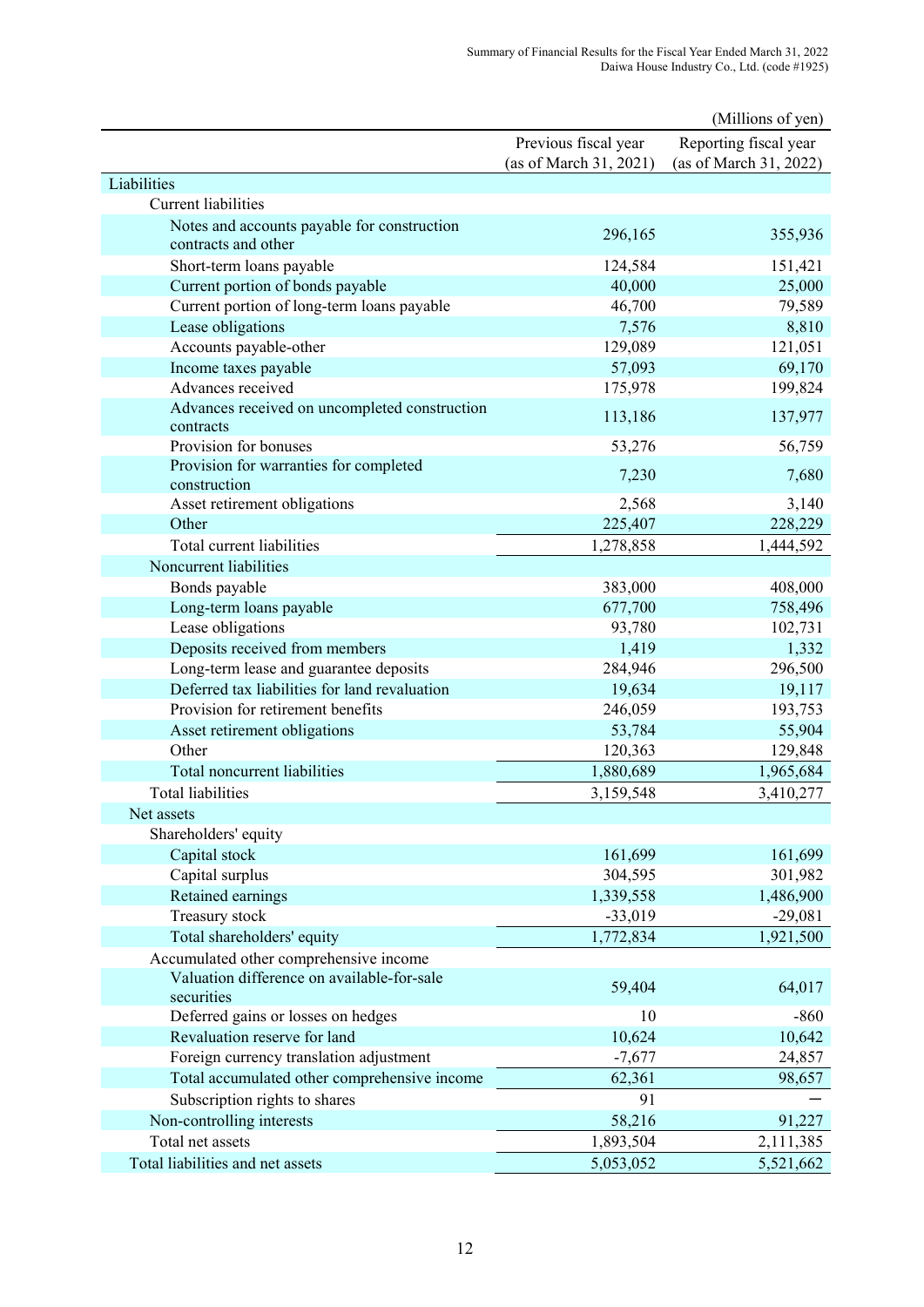|                                                    |                      | (Millions of yen)     |
|----------------------------------------------------|----------------------|-----------------------|
|                                                    | Previous fiscal year | Reporting fiscal year |
|                                                    | (From April 1, 2020  | (From April 1, 2021   |
|                                                    | to March 31, 2021)   | to March 31, 2022)    |
| Net sales                                          | 4,126,769            | 4,439,536             |
| Cost of sales                                      | 3,299,886            | 3,574,853             |
| Gross profit                                       | 826,883              | 864,682               |
| Selling, general and administrative expenses       |                      |                       |
| Sales commission                                   | 19,439               | 23,551                |
| Advertising expenses                               | 28,507               | 25,820                |
| Promotion expenses                                 | 6,250                | 5,702                 |
| Provision of allowance for doubtful accounts       | 1,176                | 3,984                 |
| Directors' compensations                           | 3,972                | 4,124                 |
| Employees' salaries and allowances                 | 176,823              | 186,936               |
| Provision for bonuses                              | 32,575               | 33,745                |
| Retirement benefit expenses                        | 7,861                | $-4,246$              |
| Legal welfare expenses                             | 27,309               | 27,508                |
| Stationery expenses                                | 15,494               | 19,721                |
| Correspondence and transportation expenses         | 15,943               | 16,942                |
| Rents                                              | 22,019               | 19,689                |
| Depreciation                                       | 10,595               | 12,881                |
| Tax and dues                                       | 33,878               | 39,187                |
| Other                                              | 67,912               | 65,876                |
| Total selling, general and administrative expenses | 469,761              | 481,425               |
| Operating income                                   | 357,121              | 383,256               |
| Non-operating income                               |                      |                       |
| Interest income                                    | 2,638                | 2,901                 |
| Dividends income                                   | 4,616                | 4,431                 |
| Insurance income                                   | 2,888                | 2,277                 |
| Subsidies income                                   | 3,521                | 3,041                 |
| Miscellaneous income                               | 6,717                | 13,611                |
| Total non-operating income                         | 20,381               | 26,263                |
| Non-operating expenses                             |                      |                       |
| Interest expenses                                  | 10,013               | 13,033                |
| Tax and dues                                       | 1,537                |                       |
| Provision of allowance for doubtful accounts       | 4,509                | 1,635                 |
| Equity in losses of affiliates                     | 11,553               | 6,810                 |
| Miscellaneous expenses                             | 12,058               | 11,793                |
| Total non-operating expenses                       | 39,672               | 33,273                |
| Ordinary income                                    | 337,830              | 376,246               |
| Extraordinary income                               |                      |                       |
| Gain on sales of noncurrent assets                 | 805                  | 2,167                 |
| Gain on sales of investment securities             | 449                  | 1,635                 |
| Gain on sales of investments in capital of         | 1,115                |                       |
| subsidiaries and associates                        |                      |                       |
| Gain on step acquisitions                          |                      | 3,907                 |
| Gain on change in equity                           | 428                  | 788                   |
| Subsidy income related to COVID-19                 | 1,871                | 379                   |
| Gain on reversal of subscription rights to shares  |                      | 10                    |
| Total extraordinary income                         | 4,671                | 8,888                 |

# **(2) Consolidated Statements of Income and Consolidated Statements of Comprehensive Income (Consolidated Statements of Income)**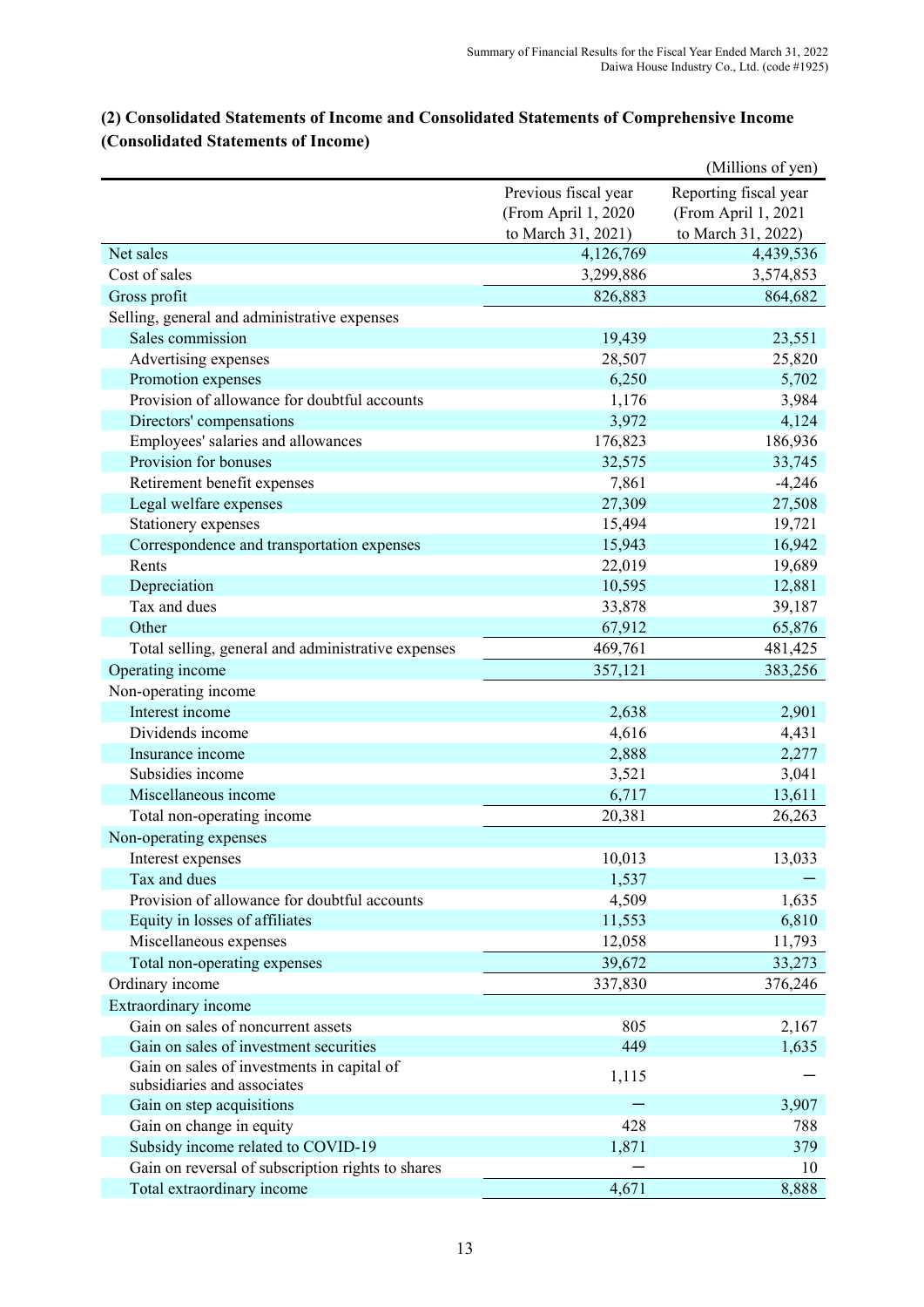|                                                             |                      | (Millions of yen)     |
|-------------------------------------------------------------|----------------------|-----------------------|
|                                                             | Previous fiscal year | Reporting fiscal year |
|                                                             | (From April 1, 2020  | (From April 1, 2021   |
|                                                             | to March 31, 2021)   | to March 31, 2022)    |
| <b>Extraordinary losses</b>                                 |                      |                       |
| Loss on sales of noncurrent assets                          | 215                  | 466                   |
| Loss on retirement of noncurrent assets                     | 1,372                | 1,383                 |
| Impairment loss                                             | 21,065               | 24,147                |
| Loss on sales of investment securities                      | $\overline{0}$       | 880                   |
| Loss on valuation of investment securities                  | 656                  | 174                   |
| Loss on sales of stocks of subsidiaries and affiliates      | 418                  | 763                   |
| Loss on sales of investments in capital of                  |                      | 593                   |
| subsidiaries and affiliates                                 |                      |                       |
| Special retirement benefit expenses                         |                      | 2,207                 |
| Loss on COVID-19                                            | 7,561                | 1,208                 |
| Other                                                       | $\theta$             | 8                     |
| Total extraordinary losses                                  | 31,290               | 31,834                |
| Income before income taxes and non-controlling<br>interests | 311,210              | 353,300               |
| Income taxes-current                                        | 109,300              | 123,917               |
| Income taxes-deferred                                       | 573                  | 423                   |
| Total income taxes                                          | 109,873              | 124,341               |
| Net income                                                  | 201,336              | 228,958               |
| Net income attributable to non-controlling interests        | 6,260                | 3,686                 |
| Net income attributable to owners of the parent             | 195,076              | 225,272               |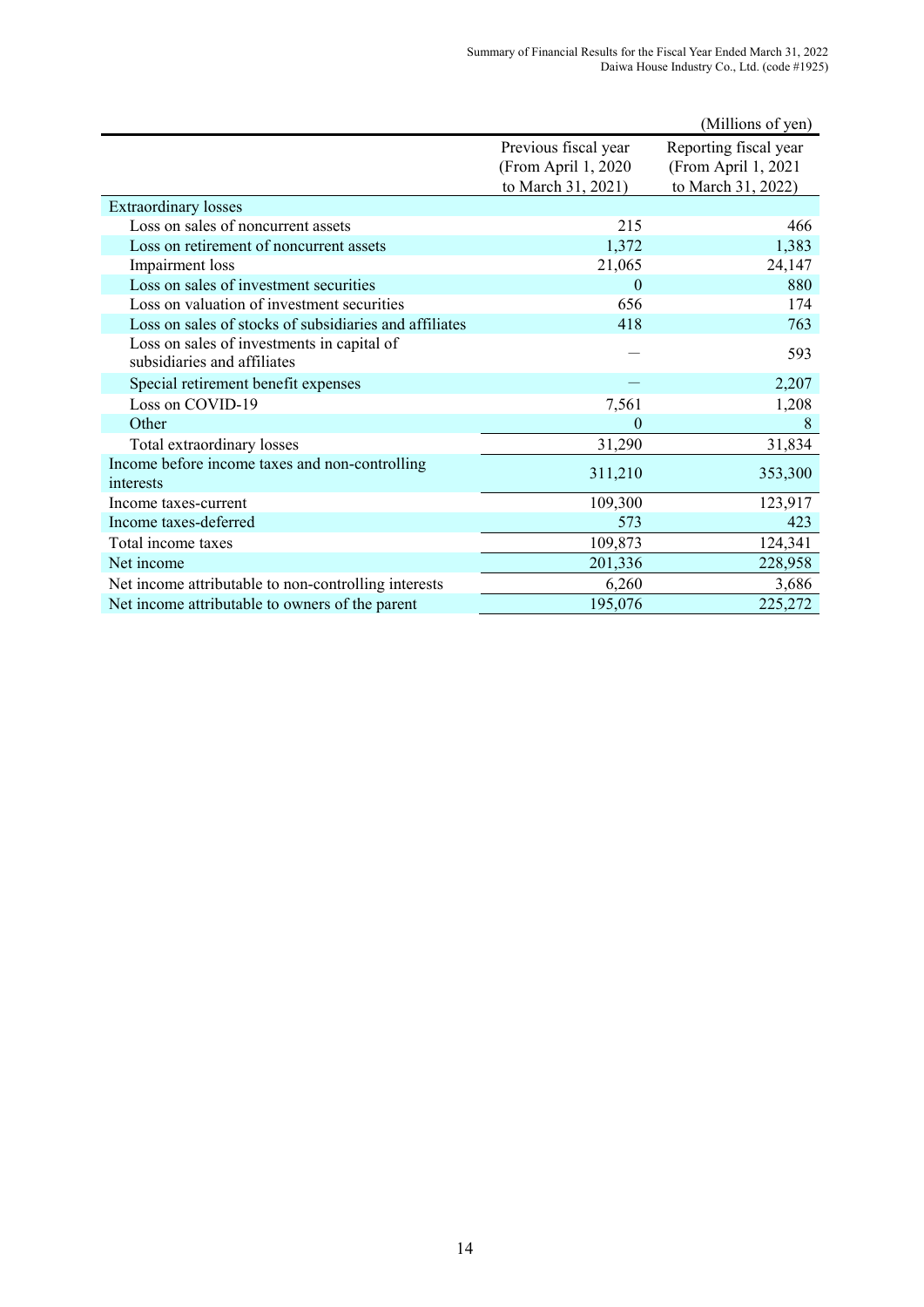# **(Consolidated Statements of Comprehensive Income)**

|                                                                                        |                                             | (Millions of yen)                             |
|----------------------------------------------------------------------------------------|---------------------------------------------|-----------------------------------------------|
|                                                                                        | Previous fiscal year<br>(From April 1, 2020 | Reporting fiscal year<br>(From April 1, 2021) |
|                                                                                        | to March 31, 2021)                          | to March 31, 2022)                            |
| Net income                                                                             | 201,336                                     | 228,958                                       |
| Other comprehensive income                                                             |                                             |                                               |
| Valuation difference on available-for-sale securities                                  | 22,455                                      | 4,631                                         |
| Deferred gains or losses on hedges                                                     | 19                                          | -870                                          |
| Revaluation reserve for land                                                           | 5                                           | 15                                            |
| Foreign currency translation adjustment                                                | $-9,770$                                    | 34,163                                        |
| Share of other comprehensive income of associates<br>accounted for using equity method | $-344$                                      | 2,249                                         |
| Total other comprehensive income                                                       | 12,365                                      | 40,190                                        |
| Comprehensive income                                                                   | 213,702                                     | 269,148                                       |
| (Comprehensive income attributable to)                                                 |                                             |                                               |
| Comprehensive income attributable to owners of the<br>parent                           | 208,745                                     | 261,565                                       |
| Comprehensive income attributable to non-<br>controlling interests                     | 4,956                                       | 7,583                                         |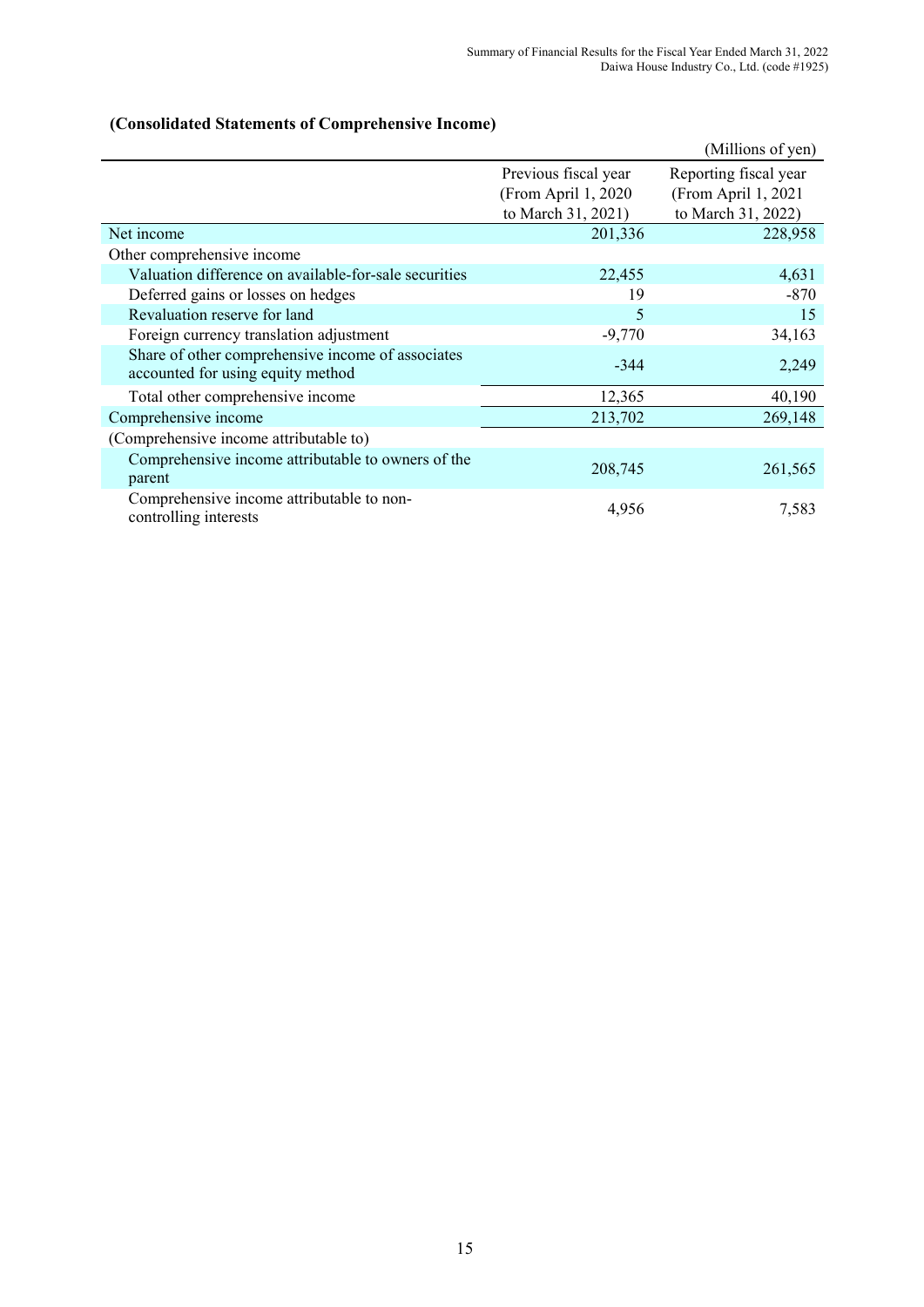# **(3) Consolidated Statements of Changes in Net Assets**

# **Previous fiscal year (From April 1, 2020 to March 31, 2021)**

|                                                            |                          |                 |                      |                | (Millions of yen)             |
|------------------------------------------------------------|--------------------------|-----------------|----------------------|----------------|-------------------------------|
|                                                            |                          |                 | Shareholders' equity |                |                               |
|                                                            | Capital stock            | Capital surplus | Retained earnings    | Treasury stock | Total shareholders'<br>equity |
| Balance at beginning of the<br>period                      | 161,699                  | 307,154         | 1,217,407            | (7,588)        | 1,678,671                     |
| Changes of items during the<br>period                      |                          |                 |                      |                |                               |
| Dividends from surplus                                     | $\overline{\phantom{0}}$ |                 | (72, 556)            | —              | (72, 556)                     |
| Net income attributable to<br>owners of the parent         |                          |                 | 195,076              |                | 195,076                       |
| Change of scope of equity<br>method                        |                          | (2,614)         |                      |                | (2,614)                       |
| Reversal of revaluation<br>reserve for land                | $\overline{\phantom{a}}$ |                 | (367)                |                | (367)                         |
| Purchase of treasury<br>stock                              |                          |                 |                      | (26, 054)      | (26, 054)                     |
| Disposal of treasury<br>stock                              | $\overline{\phantom{a}}$ | 56              |                      | 624            | 681                           |
| Net changes of items<br>other than shareholders'<br>equity | -                        |                 |                      |                |                               |
| Total changes of items<br>during the period                |                          | (2,558)         | 122,151              | (25, 430)      | 94,163                        |
| Balance at end of the period                               | 161,699                  | 304,595         | 1,339,558            | (33,019)       | 1,772,834                     |

|                                                            | Accumulated other comprehensive income                                |                                 |                                             |                                                  |                                                          |                                     |                                                   |                     |
|------------------------------------------------------------|-----------------------------------------------------------------------|---------------------------------|---------------------------------------------|--------------------------------------------------|----------------------------------------------------------|-------------------------------------|---------------------------------------------------|---------------------|
|                                                            | Valuation<br>difference<br>on<br>available-<br>for-sale<br>securities | gains or<br>losses on<br>hedges | Deferred Revaluation<br>reserve for<br>land | Foreign<br>currency<br>translation<br>adjustment | Total<br>accumulated<br>other<br>comprehensive<br>income | Subscription<br>rights to<br>shares | Non-<br>controlling<br>shareholders'<br>interests | Total net<br>assets |
| Balance at beginning of the<br>period                      | 36,996                                                                | (10)                            | 10,251                                      | 1,087                                            | 48,323                                                   | 101                                 | 46,292                                            | 1,773,388           |
| Changes of items during the<br>period                      |                                                                       |                                 |                                             |                                                  |                                                          |                                     |                                                   |                     |
| Dividends from surplus                                     |                                                                       |                                 |                                             |                                                  |                                                          |                                     |                                                   | (72, 556)           |
| Net income attributable to<br>owners of the parent         |                                                                       | $\overline{\phantom{0}}$        |                                             | —                                                |                                                          |                                     |                                                   | 195,076             |
| Change of scope of equity<br>method                        |                                                                       |                                 |                                             |                                                  |                                                          |                                     |                                                   | (2,614)             |
| Reversal of revaluation<br>reserve for land                | e.                                                                    | $\overline{\phantom{0}}$        |                                             | —                                                |                                                          | —                                   |                                                   | (367)               |
| Purchase of treasury<br>stock                              |                                                                       |                                 |                                             |                                                  |                                                          |                                     |                                                   | (26, 054)           |
| Disposal of treasury<br>stock                              |                                                                       | —                               |                                             |                                                  |                                                          |                                     |                                                   | 681                 |
| Net changes of<br>items other than<br>shareholders' equity | 22,407                                                                | 21                              | 373                                         | (8,764)                                          | 14,037                                                   | (9)                                 | 11,924                                            | 25,952              |
| Total changes of items<br>during the period                | 22,407                                                                | 21                              | 373                                         | (8,764)                                          | 14,037                                                   | (9)                                 | 11,924                                            | 120,115             |
| Balance at end of the<br>period                            | 59,404                                                                | 10                              | 10,624                                      | (7,677)                                          | 62,361                                                   | 91                                  | 58,216                                            | 1,893,504           |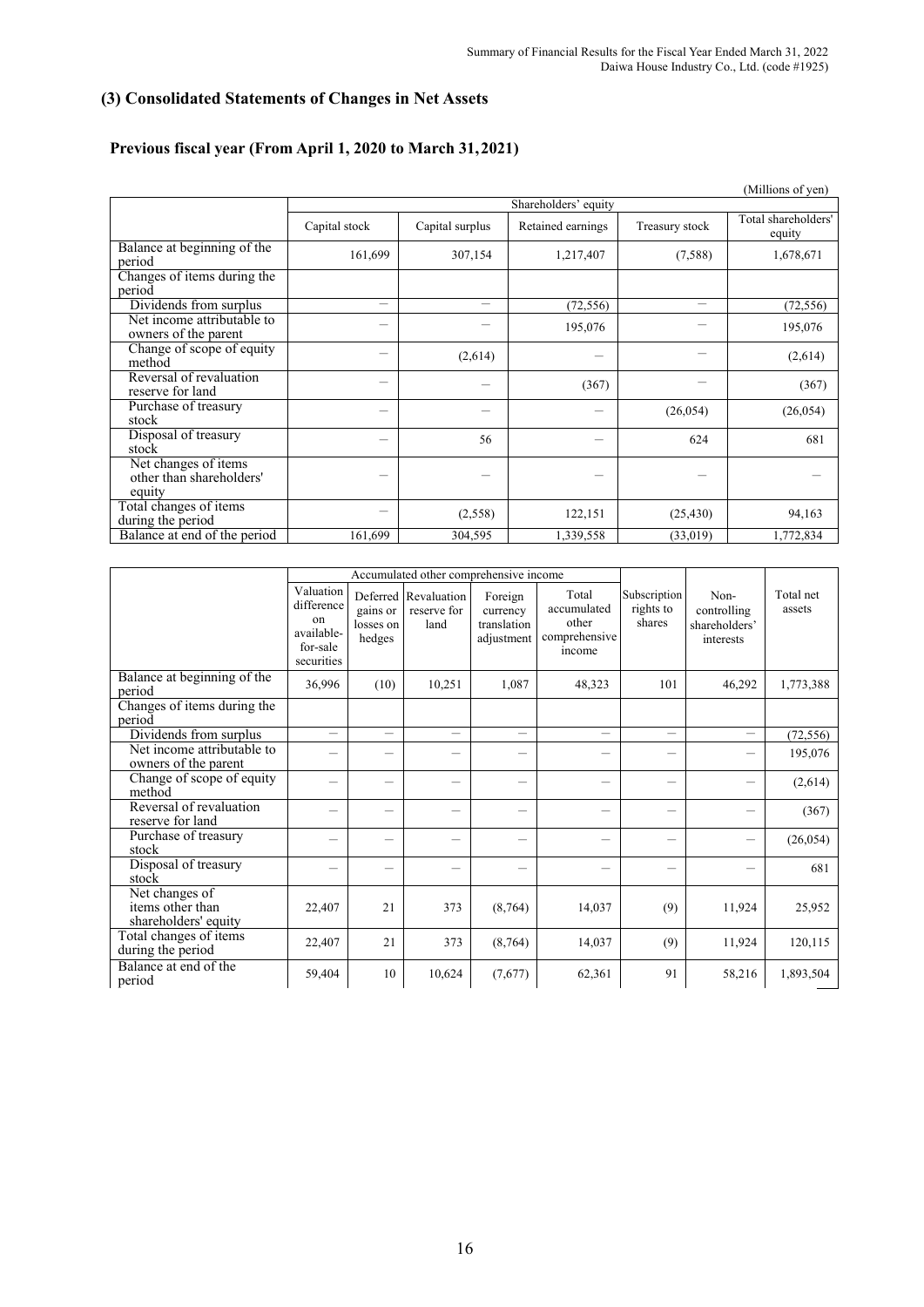#### (Millions of yen) Shareholders' equity Capital stock Capital surplus Retained earnings Treasury stock Total shareholders equity Balance at beginning of the period 1,772,834 and 1,772,834 and 1,772,834 and 1,772,834 and 1,772,834 and 1,772,834 Cumulative effects of changes in accounting changes in accounting  $1,311$   $1,311$ Balance at the beginning of the period reflecting changes in accounting policies 161,699 304,595 1,340,870 (33,019) 1,774,146 Changes of items during the period Dividends from surplus - - (79,239) - (79,239) Net income attributable to Net income attributable to  $225,272$   $225,272$   $225,272$ Change of scope of equity  $(3,072)$   $(3,072)$   $(3,072)$ Reversal of revaluation<br>reserve for land reserve for land  $(2)$   $(2)$   $(2)$   $(2)$   $(2)$ Purchase of treasury<br>stock Purchase of treasury  $(12)$   $(12)$   $(12)$ Disposal of treasury stock - <sup>458</sup> - 3,950 4,408 Net changes of items other than shareholders' equity - - - - - Total changes of items  $\frac{1}{\text{data}}$  the period  $\frac{1}{47,353}$   $\frac{1}{47,353}$ Balance at end of the period 161,699 301,982 1,486,900 (29,081) 1,921,500

|  |  | Reporting fiscal year (From April 1, 2021 to March 31, 2022) |
|--|--|--------------------------------------------------------------|
|  |  |                                                              |

|                                                                                           |                                                                       |                                             | Accumulated other comprehensive income |                                                  |                                                          |                                     |                                                   |                     |
|-------------------------------------------------------------------------------------------|-----------------------------------------------------------------------|---------------------------------------------|----------------------------------------|--------------------------------------------------|----------------------------------------------------------|-------------------------------------|---------------------------------------------------|---------------------|
|                                                                                           | Valuation<br>difference<br>on<br>available-<br>for-sale<br>securities | Deferred<br>gains or<br>losses on<br>hedges | Revaluation<br>reserve for<br>land     | Foreign<br>currency<br>translation<br>adjustment | Total<br>accumulated<br>other<br>comprehensive<br>income | Subscription<br>rights to<br>shares | Non-<br>controlling<br>shareholders'<br>interests | Total net<br>assets |
| Balance at beginning of the<br>period                                                     | 59,404                                                                | 10                                          | 10,624                                 | (7,677)                                          | 62,361                                                   | 91                                  | 58,216                                            | 1,893,504           |
| Cumulative effects of<br>changes in accounting<br>policies                                |                                                                       | $\overline{\phantom{0}}$                    |                                        |                                                  |                                                          |                                     |                                                   | 1,311               |
| Balance at the beginning of<br>the period reflecting<br>changes in accounting<br>policies | 59,404                                                                | 10                                          | 10,624                                 | (7,677)                                          | 62,361                                                   | 91                                  | 58,216                                            | 1,894,816           |
| Changes of items during the<br>period                                                     |                                                                       |                                             |                                        |                                                  |                                                          |                                     |                                                   |                     |
| Dividends from surplus                                                                    | $\overline{\phantom{0}}$                                              | $\overline{\phantom{0}}$                    |                                        | $\overline{\phantom{0}}$                         |                                                          |                                     |                                                   | (79, 239)           |
| Net income attributable to<br>owners of the parent                                        | $\overline{\phantom{0}}$                                              | $\overline{\phantom{0}}$                    | $\overline{\phantom{0}}$               | $\overline{\phantom{0}}$                         |                                                          |                                     | $\overline{\phantom{0}}$                          | 225,272             |
| Change of scope of equity<br>method                                                       | $\equiv$                                                              | $\overline{\phantom{0}}$                    | $\overline{\phantom{0}}$               | $\overline{\phantom{0}}$                         |                                                          |                                     |                                                   | (3,072)             |
| Reversal of revaluation<br>reserve for land                                               |                                                                       |                                             |                                        |                                                  |                                                          |                                     |                                                   | (2)                 |
| Purchase of treasury<br>stock                                                             | -                                                                     | $\overline{\phantom{0}}$                    | $\overline{\phantom{0}}$               | -                                                |                                                          | $\overline{\phantom{0}}$            | $\overline{\phantom{0}}$                          | (12)                |
| Disposal of treasury<br>stock                                                             |                                                                       |                                             | $\overline{\phantom{0}}$               |                                                  |                                                          |                                     |                                                   | 4,408               |
| Net changes of<br>items other than<br>shareholders' equity                                | 4.613                                                                 | (870)                                       | 18                                     | 32,535                                           | 36,295                                                   | (91)                                | 33,010                                            | 69,215              |
| Total changes of items<br>during the period                                               | 4,613                                                                 | (870)                                       | 18                                     | 32,535                                           | 36,295                                                   | (91)                                | 33,010                                            | 216,569             |
| Balance at end of the<br>period                                                           | 64,017                                                                | (860)                                       | 10,642                                 | 24,857                                           | 98,657                                                   |                                     | 91,227                                            | 2,111,385           |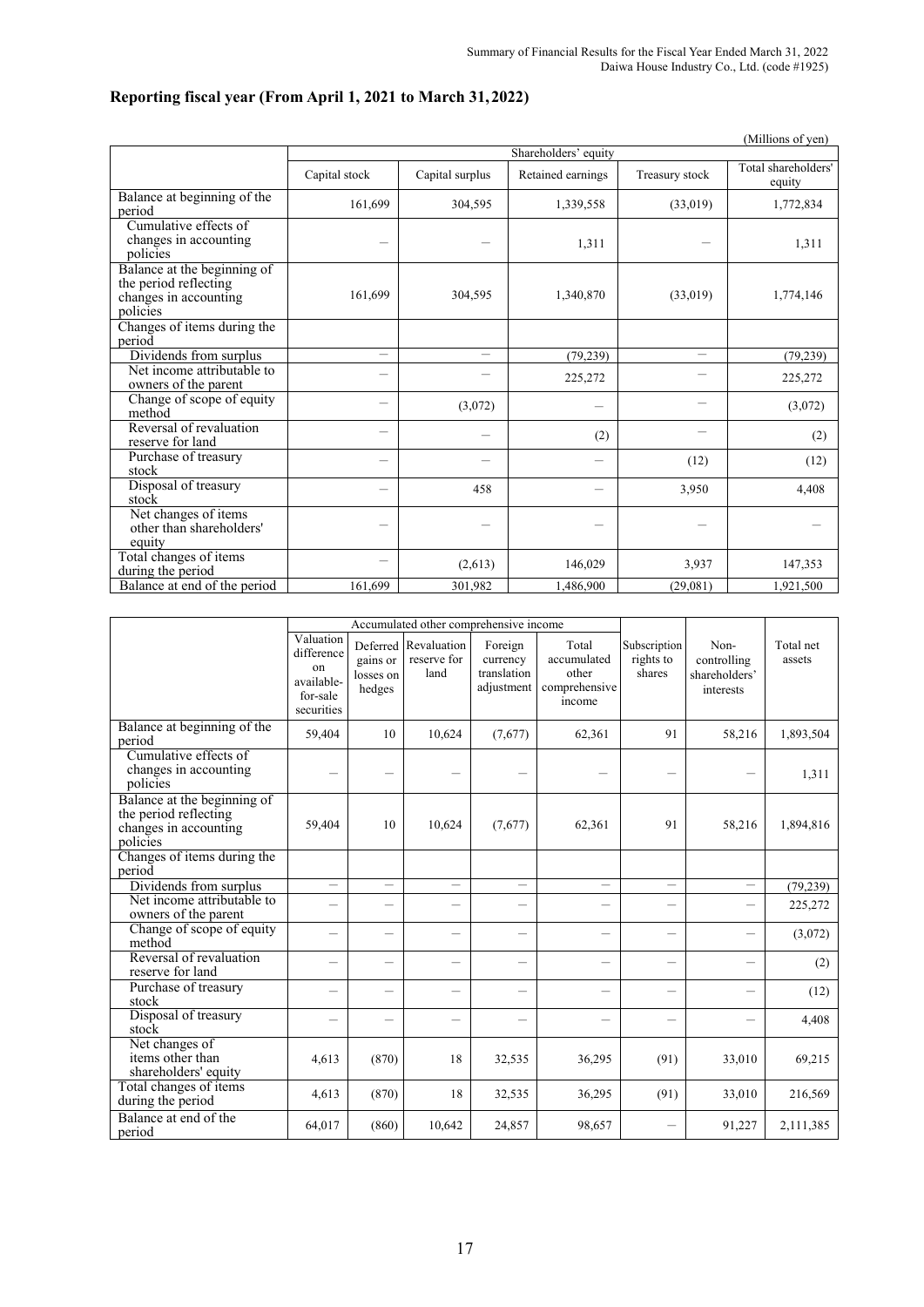|                                                                                            |                      | (Millions of yen)     |
|--------------------------------------------------------------------------------------------|----------------------|-----------------------|
|                                                                                            | Previous fiscal year | Reporting fiscal year |
|                                                                                            | (From April 1, 2020  | (From April 1, 2021   |
|                                                                                            | to March 31, 2021)   | to March 31, 2022)    |
| Net cash provided by (used in) operating activities                                        |                      |                       |
| Income before income taxes and non-controlling                                             | 311,210              | 353,300               |
| interests                                                                                  |                      |                       |
| Depreciation and amortization                                                              | 78,403               | 100,328               |
| Increase (decrease) in net defined benefit liability                                       | $-21,052$            | $-52,308$             |
| Interest and dividends income                                                              | $-7,254$             | $-7,332$              |
| Interest expenses                                                                          | 10,013               | 13,033                |
| Equity in (earnings) losses of affiliates                                                  | 11,553               | 6,810                 |
| Loss (gain) on sales and retirement of noncurrent<br>assets                                | 782                  | $-316$                |
| Impairment loss                                                                            | 21,065               | 24,147                |
| Loss (gain) on valuation of investment securities                                          | 656                  | 174                   |
| Decrease (increase) in notes and accounts receivable-<br>trade                             | 33,762               | 13,988                |
| Decrease (increase) in inventories                                                         | $-419$               | $-228,299$            |
| Increase (decrease) in advances received                                                   | 98,846               | $-3,609$              |
| Increase (decrease) in advances received on                                                |                      |                       |
| uncompleted construction contracts                                                         | $-17,929$            | 22,999                |
| Increase (decrease) in notes and accounts payable-<br>trade                                | $-72,335$            | 59,472                |
| Other, net                                                                                 | 93,601               | 148,572               |
| Subtotal                                                                                   | 540,904              | 450,962               |
| Interest and dividends income received                                                     | 8,964                | 9,496                 |
| Interest expenses paid                                                                     | $-8,388$             | $-11,884$             |
| Income taxes paid                                                                          | $-111,165$           | $-112,138$            |
| Net cash provided by (used in) operating activities                                        | 430,314              | 336,436               |
| Net cash provided by (used in) investing activities                                        |                      |                       |
| Purchase of property, plant and equipment and<br>intangible assets                         | $-334,698$           | $-410,981$            |
| Proceeds from sales of property, plant and equipment                                       | 6,454                | 14,673                |
| Purchase of investment securities                                                          | $-5,759$             | $-13,064$             |
| Proceeds from sales and redemption of investment                                           |                      |                       |
| securities                                                                                 | 10,442               | 8,010                 |
| Purchase of shares etc of subsidiaries resulting in<br>change in scope of consolidation    | $-25,363$            | $-53,118$             |
| Payments for sales of shares etc of subsidiaries                                           | $-285$               | $-98$                 |
| resulting in change in scope of consolidation<br>Proceeds from sales etc of investments in |                      |                       |
| subsidiaries resulting in change in scope of                                               | 1,231                |                       |
| consolidation<br>Payments for transfer of business                                         | $-22,991$            | $-12,213$             |
| Net proceeds from refund of leasehold and guarantee                                        |                      |                       |
| deposits                                                                                   |                      | 3,228                 |
| Net payments of leasehold and guarantee deposits                                           | $-6,971$             |                       |
| Other, net                                                                                 | $-12,037$            | $-3,860$              |
| Net cash provided by (used in) investing activities                                        | -389,980             | $-467,423$            |

# **(4) Consolidated Statements of Cash Flows**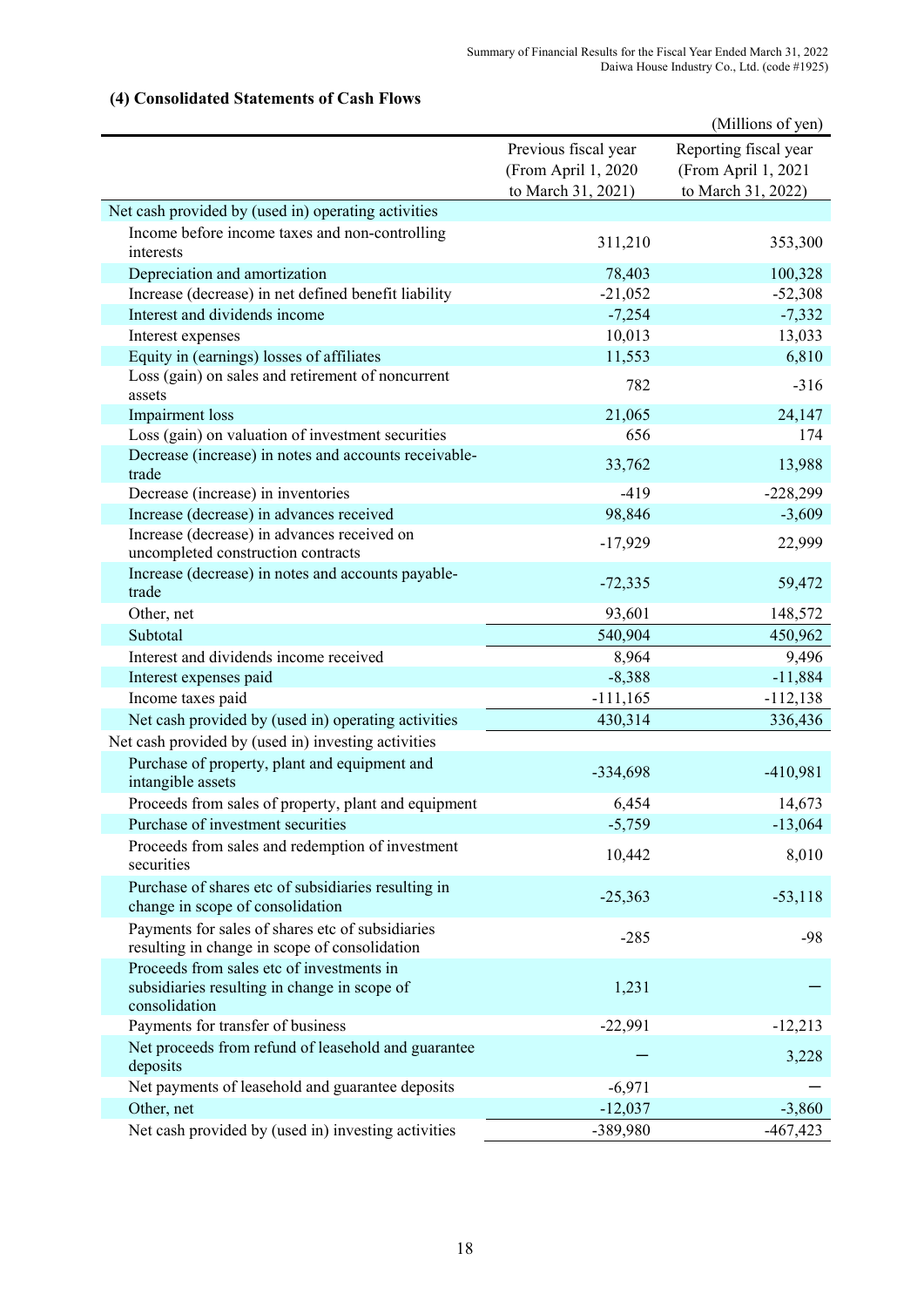|                                                                                             |                                                                   | (Millions of yen)                                                  |
|---------------------------------------------------------------------------------------------|-------------------------------------------------------------------|--------------------------------------------------------------------|
|                                                                                             | Previous fiscal year<br>(From April 1, 2020<br>to March 31, 2021) | Reporting fiscal year<br>(From April 1, 2021<br>to March 31, 2022) |
| Net cash provided by (used in) financing activities                                         |                                                                   |                                                                    |
| Net increase (decrease) in short-term loans payable                                         | 20,625                                                            | 19,012                                                             |
| Net increase (decrease) in commercial papers                                                | $-49,000$                                                         |                                                                    |
| Proceeds from long-term loans payable                                                       | 260,299                                                           | 181,281                                                            |
| Repayment of long-term loans payable                                                        | $-98,555$                                                         | $-115,838$                                                         |
| Proceeds from issuance of bonds                                                             | 146,000                                                           | 50,000                                                             |
| Redemption of bonds                                                                         | $-65,000$                                                         | $-40,000$                                                          |
| Repayments of finance lease obligations                                                     | $-9,850$                                                          | $-9,763$                                                           |
| Proceeds from share issuance to non-controlling<br>shareholders                             | 4,899                                                             | 26,508                                                             |
| Purchase of treasury stock                                                                  | $-26,054$                                                         | $-12$                                                              |
| Proceeds from sales of treasury stock                                                       | 671                                                               | 4,328                                                              |
| Cash dividends paid                                                                         | $-72,556$                                                         | $-79,239$                                                          |
| Dividends paid to non-controlling interests                                                 | $-3,221$                                                          | $-5,381$                                                           |
| Purchase of shares etc of subsidiaries not resulting<br>in change in scope of consolidation | $-6,577$                                                          | $-7,876$                                                           |
| Other, net                                                                                  | 1,051                                                             | 1,407                                                              |
| Net cash provided by (used in) financing activities                                         | 102,731                                                           | 24,427                                                             |
| Effect of exchange rate change on cash and cash<br>equivalents                              | $-2,811$                                                          | 16,283                                                             |
| Net increase (decrease) in cash and cash equivalents                                        | 140,253                                                           | $-90,276$                                                          |
| Cash and cash equivalents at the beginning of the<br>period                                 | 276,068                                                           | 416,321                                                            |
| Increase in cash and cash equivalents from newly<br>consolidated subsidiary                 |                                                                   | 205                                                                |
| Cash and cash equivalents at the end of the period                                          | 416,321                                                           | 326,250                                                            |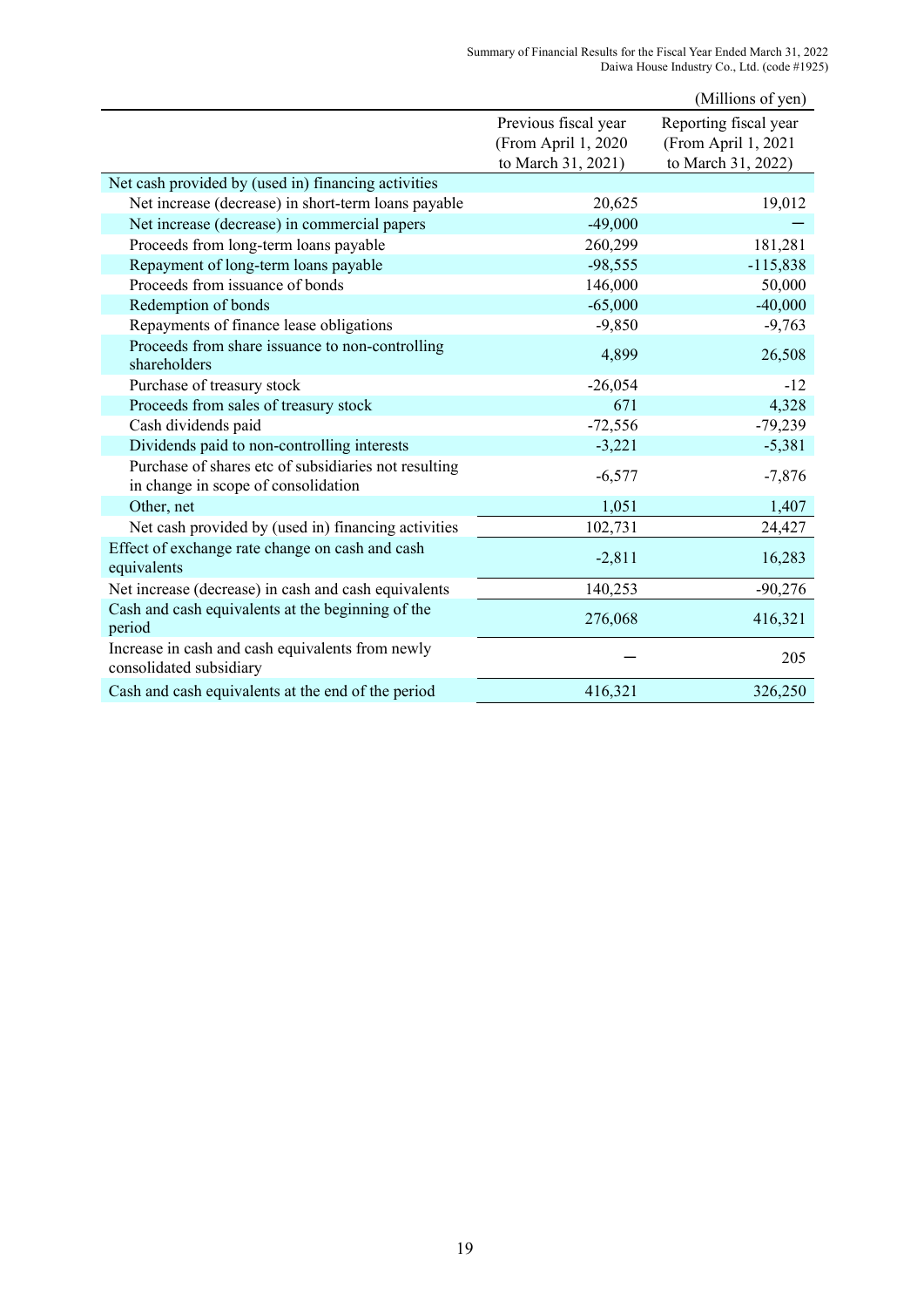# **(5) Notes to Consolidated Financial Statements**

#### **Notes on Premise of Going Concern**

No items to report.

#### **Changes in Accounting Policies**

The adoption of the Accounting Standard for Revenue Recognition

 The Accounting Standard for Revenue Recognition (ASBJ Statement No.29, March 31, 2020) and other standards have been applied from the beginning of the current first quarter. As a result, revenue is recognized at an amount that we expect to receive in exchange for promised goods or services to a customer when control of the goods or services transfers to the customer.

In the application of the Accounting Standard for Revenue Recognition and other standards, we elected to apply the transitional measures set forth in the proviso of Paragraph 84 of the Accounting Standard for Revenue Recognition, thereby the cumulative effect of retrospectively applying the new accounting standard for the periods prior to the beginning of the current first quarter is added to or subtracted from retained earnings at the beginning of the current first quarter, and the new accounting standard is applied from the beginning balance of the period. However, in accordance with the methods stipulated in Paragraph 86 of the Accounting Standard for Revenue Recognition, the new accounting standard is not retrospectively applied to the contracts if almost all revenue arising from them was recognized prior to the beginning of the current first quarter under the previous accounting methods. In addition, we elected to apply a method stipulated as the alternate (1) in Paragraph 86 of the Accounting Standard for Revenue Recognition, thereby modifications to the contracts that had been made prior to the beginning of the current first quarter were accounted for based on terms and conditions that reflect all the modifications, and the resulting cumulative effect is added to or subtracted from retained earnings at the beginning of the current first quarter.

This change will have a minimal effect on the consolidated financial statement for the fiscal year under review.

The adoption of the Accounting Standard for Fair Value Measurement

The Accounting Standard for Fair Value Measurement (ASBJ Statement No.30, July 4, 2019) and other standards have been applied from the beginning of the current first quarter. As a result, pursuant to transitional measures set forth in Paragraph 19 of the Accounting Standard for Fair Value Measurement and in Paragraph 44-2 of the Accounting Standard for Financial Instruments (ASBJ Statement No.10, July 4, 2019), new accounting policies stipulated by the Accounting Standard for Fair Value Measurement and other standards are applied prospectively. Due to the application, fair values of available-for-sale securities with market prices at the end of the reporting period are presented in the amounts calculated based on the market prices as of the same date, which were previously calculated based on the average of the market prices for the month before the end of the period.

In addition, for securities other than corporate bonds and other bonds, which had been regarded as financial instruments whose fair value was deemed extremely difficult to ascertain, acquisition cost was stated as the consolidated balance sheet value. However, even if no observable inputs are available, fair value determined using unobservable inputs based on the best available information is stated as the consolidated balance sheet value.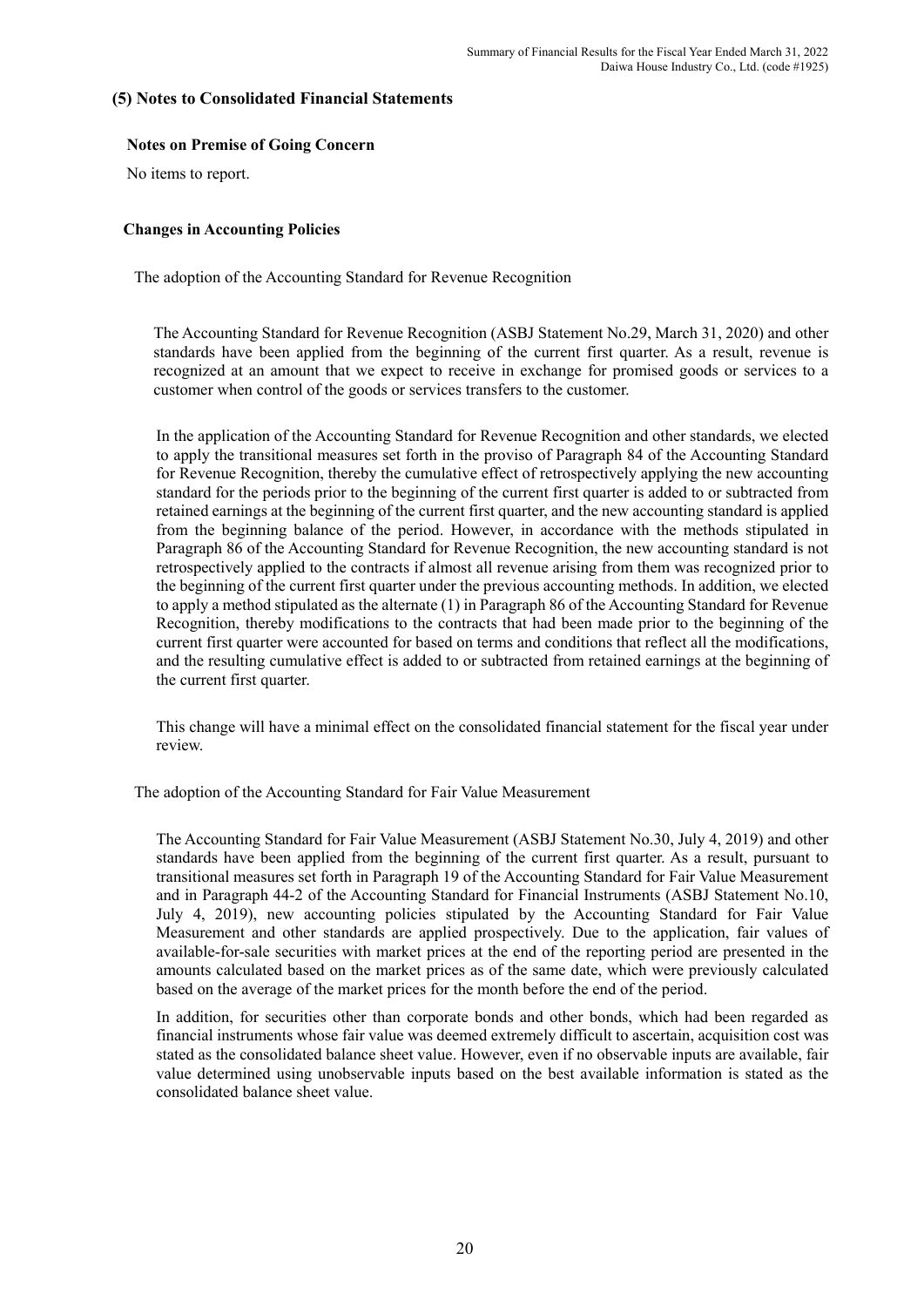#### **Changes in Representation**

Consolidated Statements of Cash Flows

In the previous fiscal year, "Purchase of investments in subsidiaries resulting in change in scope of consolidation" and "Purchase of investments in capital of subsidiaries resulting in change in scope of consolidation" of "Net cash provided by (used in) investing activities," which were presented separately, have been consolidated from the current fiscal year and presented as "Purchase of shares etc of subsidiaries resulting in change in scope of consolidation" for clarity.

In order to reflect this change in presentation, the consolidated financial statements for the previous fiscal year have been reclassified.

As a result, in the consolidated statements of cash flows for the previous fiscal year, "Purchase of investments in subsidiaries resulting in change in scope of consolidation" (-20,935 millions of yen) and "Purchase of investments in capital of subsidiaries resulting in change in scope of consolidation" (-4,428 millions of yen), which were presented in "Net cash provided by (used in) investing activities," are presented as "Purchase of shares etc of subsidiaries resulting in change in scope of consolidation" (-25,363 millions of yen).

As a result of the above changes, in the previous fiscal year, "Payments for sales of investments in subsidiaries resulting in change in scope of consolidation" and "Proceeds from sales of investments in capital of subsidiaries resulting in change in scope of consolidation" have been changed to "Payments for sales of shares etc of subsidiaries resulting in change in scope of consolidation" and "Proceeds from sales etc of investments in subsidiaries resulting in change in scope of consolidation" respectively, which were separately stated in " Net cash provided by (used in) investing activities."

In the previous fiscal year, "Payments from changes in ownership interests in subsidiaries that do not result in change in scope of consolidation" and "Purchase of investments in capital of subsidiaries without change in scope of consolidation" of "Net cash provided by (used in) financing activities," which were presented separately, have been consolidated from the current fiscal year and presented as "Purchase of shares etc of subsidiaries not resulting in change in scope of consolidation" for clarity.

"Net increase (decrease) in payables under fluidity receivables" and "Repayments to non-controlling shareholders" in " Net cash provided by (used in) financing activities," which were presented separately in the previous fiscal year, are included in "Other, net" from the current fiscal year due to their decreased financial significance.

In order to reflect this change in presentation, the consolidated financial statements for the previous fiscal year have been reclassified.

As a result, in the consolidated statements of cash flows for the previous fiscal year, "Payments from changes in ownership interests in subsidiaries that do not result in change in scope of consolidation" (-4 millions of yen) and "Purchase of investments in capital of subsidiaries without change in scope of consolidation" (-6,573 millions of yen), which were presented in "Net cash provided by (used in) financing activities," are presented as "Purchase of shares etc of subsidiaries not resulting in change in scope of consolidation" (-6,577 millions of yen). Also, "Net increase (decrease) in payables under fluidity receivables" (300 millions of yen) and "Repayments to non-controlling shareholders" (-419 millions of yen) are included in "Other, net" (1,051 millions of yen).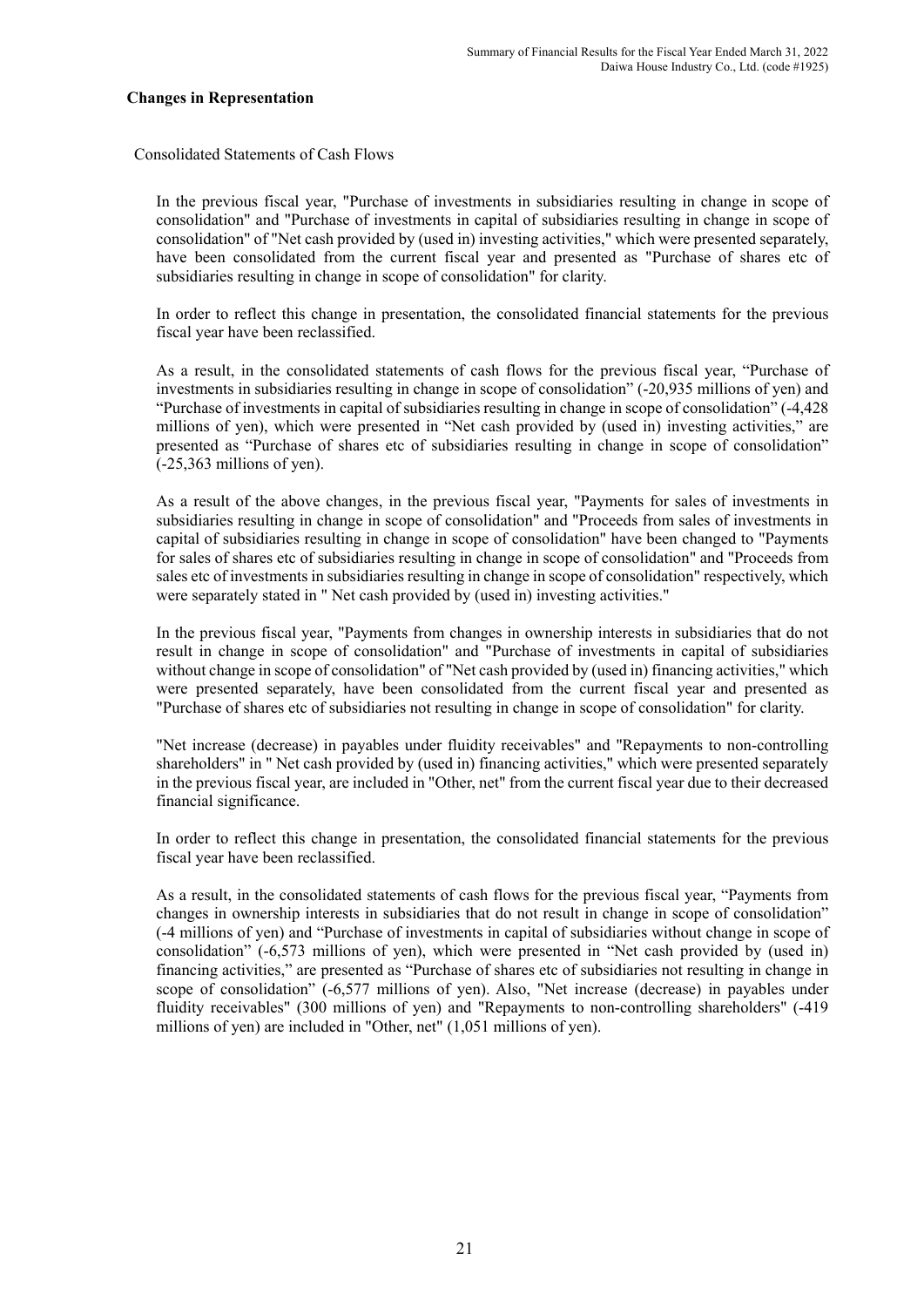#### **Segment Information**

#### **a. Segment Information**

#### **1. Outline of reportable business segments**

The reportable business segments of the Group consist of those for which separate financial information is available within the Group's structural units. Segments are also subject to regular reviews as the management determines the allocation of management resources and assesses the business performance.

The Daiwa House Group engages in a comprehensive business across a broad range of fields, including the construction of residential housing and commercial buildings. The Group established seven business segments, set up a comprehensive strategy for each business segment and operates to enhance competitiveness with prompt decision-making and sophisticated expertise, integrating its value chain and sharing its customer base.

Accordingly, our business segments consist of different products and services, based on their business domains. Excluding the Other Businesses segment, there are six reportable business segments as core business domains: Single-Family Houses Business, Rental Housing Business, Condominiums Business, Existing Homes Business, Commercial Facilities Business, and Logistics, Business and Corporate Facilities Business.

In the Single-Family Houses Business segment, we engage in construction by order of single-family houses and the sale of a package of new house and land. In the Rental Housing Business segment, the Group conducts rental housing development, construction, management, operation, and real estate agency services. In the Condominium Business segment, we develop, sell, and manage condominiums. In the Existing Homes Business segment, the Group engages in renovation and real estate agency services. The Commercial Facilities Business segment develops, builds, manages, and operates commercial facilities. The Logistics, Business and Corporate Facilities Business segment develops and builds logistics, manufacturing, and medical and nursing-care facilities, and builds, manages, and operates temporary facilities.

### **2. Method of calculating sales and operating income, assets and others by reportable business segment**

The accounting method applied to business segments reported herein, and the monetary amounts shown, are based on the accounting standard used for the preparation of consolidated financial statements.

The reported segment income figures at the operating income stage.

Inter-segment income and transfers are based on the prevailing market price.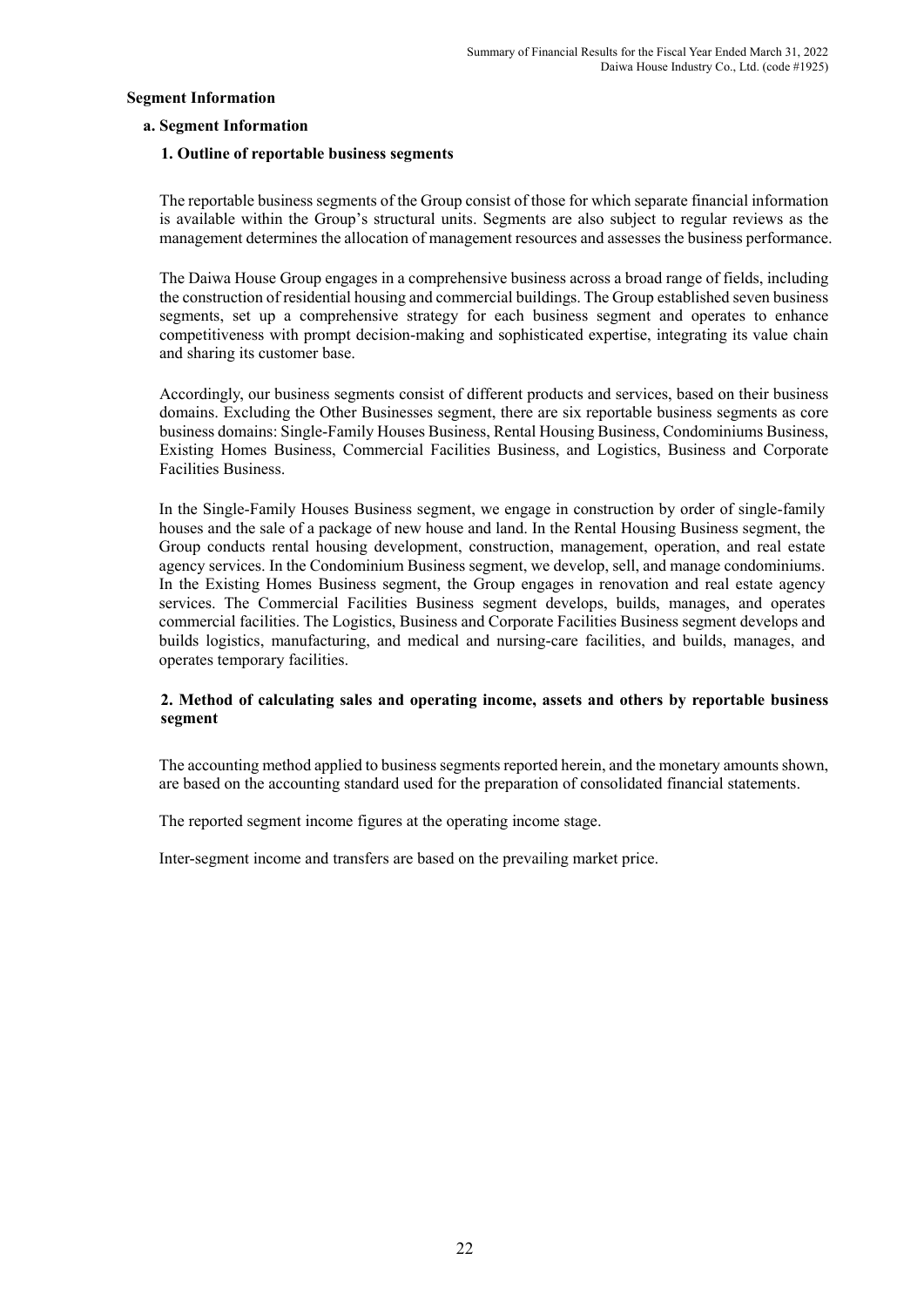# **3. Sales and operating income, assets and others by reportable business segment**

(Millions of yen)

|                                                                                    |                         | Reportable Business Segments |                 |                                                 |                  |                                                            |                   |  |  |  |
|------------------------------------------------------------------------------------|-------------------------|------------------------------|-----------------|-------------------------------------------------|------------------|------------------------------------------------------------|-------------------|--|--|--|
|                                                                                    | Single-Family<br>Houses | Rental<br>Housing            |                 | Condominiums<br>Commercial<br>Existing<br>Homes |                  | Logistics,<br><b>Business</b><br>& Corporate<br>Facilities | Total             |  |  |  |
| <b>Sales</b><br>$(1)$ Sales to<br>customers                                        | 513,665                 | 980,718                      | 332,497         | 121,557                                         | 796,470          | 979,889                                                    | 3,724,799         |  |  |  |
| (2) Inter-segment<br>sales or transfers                                            | 2,444                   | 2,067                        | 7,293           | 3,160                                           | 11,924           | 10,095                                                     | 36,986            |  |  |  |
| Total                                                                              | 516,109                 | 982,785                      | 339,790         | 124,718                                         | 808,395          | 989,984                                                    | 3,761,785         |  |  |  |
| Operating income                                                                   | 21,818                  | 90,832                       | 5,397           | 10,438                                          | 122,898          | 115,910                                                    | 367,295           |  |  |  |
| Assets                                                                             | 418,194                 | 344,713                      | 695,615         | 29,980                                          | 1,005,569        | 1,689,501                                                  | 4,183,574         |  |  |  |
| Others<br>Depreciation<br>Net increase in<br>property, plant and<br>equipment, and | 4,576<br>4,895          | 9,158<br>30,258              | 2,575<br>12,852 | 216<br>229                                      | 31,936<br>56,871 | 14,393<br>234,821                                          | 62,856<br>339,929 |  |  |  |
| intangible assets                                                                  |                         |                              |                 |                                                 |                  |                                                            |                   |  |  |  |

|                                                                               | Other<br><b>Businesses</b><br>(Note: 1) | Subtotal  | Adjustment<br>(Note: 2) | Amounts<br>on the<br>consolidated<br>financial<br>statements |
|-------------------------------------------------------------------------------|-----------------------------------------|-----------|-------------------------|--------------------------------------------------------------|
| <b>Sales</b><br>(1) Sales to<br>customers                                     | 401,970                                 | 4,126,769 |                         | 4,126,769                                                    |
| (2) Inter-segment<br>sales or transfers                                       | 105,389                                 | 142,376   | (142, 376)              |                                                              |
| Total                                                                         | 507,359                                 | 4,269,145 | (142, 376)              | 4,126,769                                                    |
| Operating income                                                              | 10,771                                  | 378,067   | (20, 946)               | 357,121                                                      |
| Assets                                                                        | 633,339                                 | 4,816,913 | 236,138                 | 5,053,052                                                    |
| Others<br>Depreciation                                                        | 14,551                                  | 77,408    | 995                     | 78,403                                                       |
| Net increase in<br>property, plant and<br>equipment, and<br>intangible assets | 29,957                                  | 369,887   | 3,016                   | 372,904                                                      |

Notes: 1. Other Businesses include construction-support related, resort hotels and sports life business and others.

- 2. Adjustment:
	- (1) -20,946 million yen in adjustments to operating income by business segment includes 1,440 million yen in elimination within business segments, 803 million yen in amortization of goodwill, and -23,189 million yen in corporate expenses not allocated to each business segment. Corporate expenses mainly consist of general and administrative expenses and experiment and research expenses not attributable to reportable business segments.
	- (2) 236,138 million yen in adjustments to assets by business segment includes -176,757 million yen in elimination within business segments, and 412,896 million yen in the Group assets. Group assets mainly consist of the Company's surplus funds (cash and deposits), the Company's long-term investment funds (investment securities), and the assets associated with Administration Headquarters of the Company.
	- (3) 995 million yen in adjustments to depreciation by business segment includes -652 million yen in elimination within business segments, and 1,647 million yen in the depreciation attributable to Group assets.
	- (4) 3,016 million yen in adjustments to net increase in property, plant and equipment, and intangible assets by business segment includes -4,267 million yen in elimination within business segments, and 7,283 million yen in Headquarters' capital investment of the Company, such as properties and equipment.
- 3. Operating income by business segment is adjusted to correspond to operating income in the consolidated statements of income.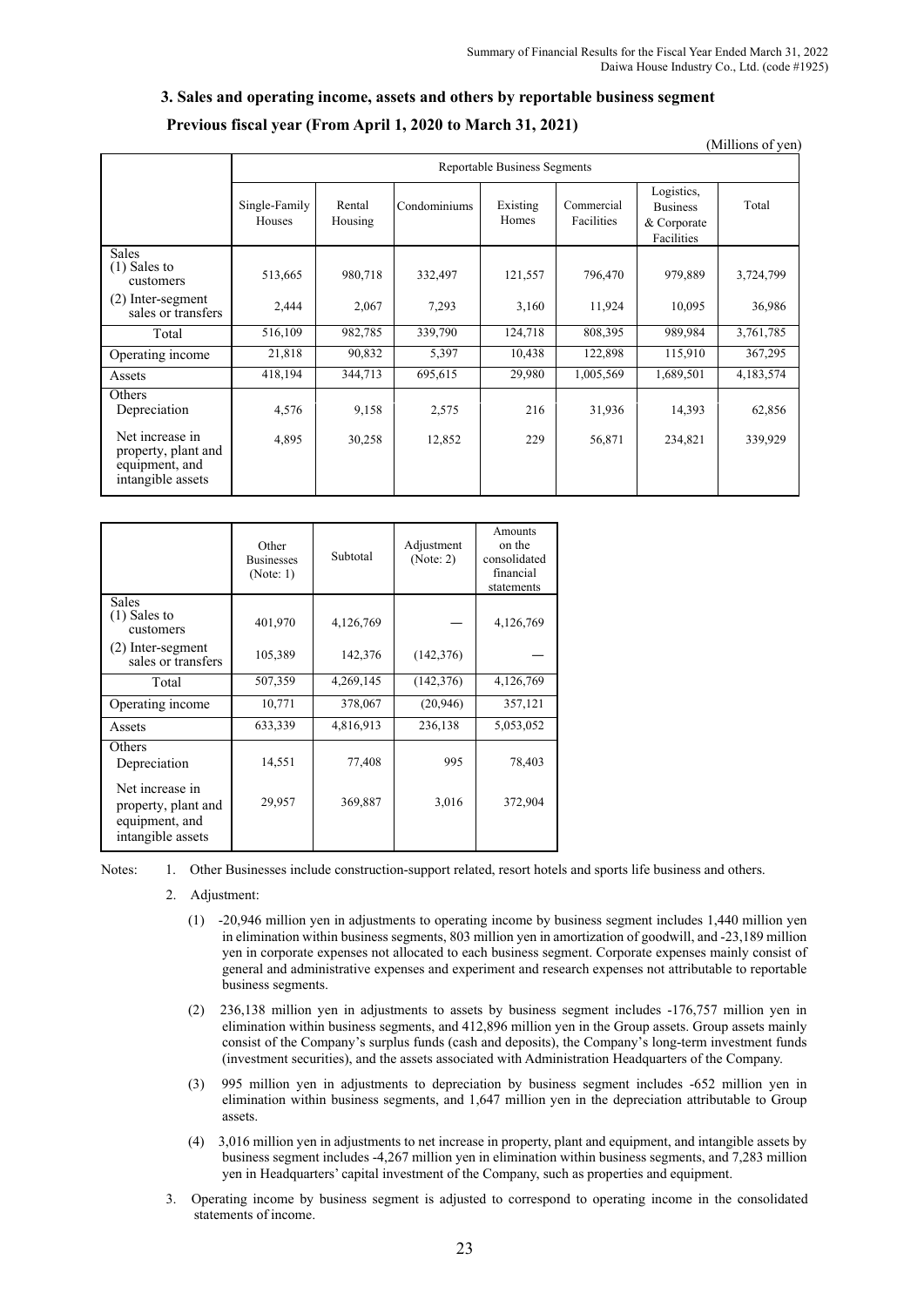|                                                                               |                         |                                     |              |                   |                          |                                                            | (Millions of yen) |  |  |  |
|-------------------------------------------------------------------------------|-------------------------|-------------------------------------|--------------|-------------------|--------------------------|------------------------------------------------------------|-------------------|--|--|--|
|                                                                               |                         | <b>Reportable Business Segments</b> |              |                   |                          |                                                            |                   |  |  |  |
|                                                                               | Single-Family<br>Houses | Rental<br>Housing                   | Condominiums | Existing<br>Homes | Commercial<br>Facilities | Logistics,<br><b>Business</b><br>& Corporate<br>Facilities | Total             |  |  |  |
| <b>Sales</b><br>$(1)$ Sales to<br>customers                                   | 625,862                 | 1,026,414                           | 373,032      | 124,034           | 781,685                  | 1,119,879                                                  | 4,050,908         |  |  |  |
| (2) Inter-segment<br>sales or transfers                                       | 1,027                   | 2,780                               | 6,832        | 2,920             | 15,236                   | 19,760                                                     | 48,558            |  |  |  |
| Total                                                                         | 626,889                 | 1,029,195                           | 379,865      | 126,955           | 796,922                  | 1,139,640                                                  | 4,099,467         |  |  |  |
| Operating income                                                              | 29,708                  | 94,337                              | 9,762        | 8,877             | 114,825                  | 131,769                                                    | 389,281           |  |  |  |
| Assets                                                                        | 618,753                 | 444,652                             | 774,525      | 30,424            | 1,164,849                | 1,746,795                                                  | 4,780,001         |  |  |  |
| Others<br>Depreciation                                                        | 4,934                   | 10,606                              | 2,793        | 218               | 33,715                   | 32,118                                                     | 84,386            |  |  |  |
| Net increase in<br>property, plant and<br>equipment, and<br>intangible assets | 5,512                   | 29,196                              | 12,048       | 223               | 114,272                  | 232,148                                                    | 393,402           |  |  |  |

#### **Reporting fiscal year (From April 1, 2021 to March 31, 2022)**

|                                                                               | Other<br><b>Businesses</b><br>(Note: 1) | Subtotal  | Adjustment<br>(Note: 2) | Amounts<br>on the<br>consolidated<br>financial<br>statements |
|-------------------------------------------------------------------------------|-----------------------------------------|-----------|-------------------------|--------------------------------------------------------------|
| <b>Sales</b><br>$(1)$ Sales to<br>customers                                   | 388,627                                 | 4,439,536 |                         | 4,439,536                                                    |
| (2) Inter-segment<br>sales or transfers                                       | 113,203                                 | 161,762   | (161, 762)              |                                                              |
| Total                                                                         | 501,831                                 | 4,601,298 | (161, 762)              | 4,439,536                                                    |
| Operating income                                                              | 2,542                                   | 391,824   | (8, 567)                | 383,256                                                      |
| Assets                                                                        | 657,811                                 | 5,437,813 | 83,849                  | 5,521,662                                                    |
| Others<br>Depreciation                                                        | 14,322                                  | 98,709    | 1,619                   | 100,328                                                      |
| Net increase in<br>property, plant and<br>equipment, and<br>intangible assets | 26,833                                  | 420,235   | 5,572                   | 425,807                                                      |

Notes: 1. Other Businesses include construction-support related, resort hotels and sports life business and others.

- 2. Adjustment:
	- (1) -8,567 million yen in adjustments to operating income by business segment includes 676 million yen in elimination within business segments, 699 million yen in amortization of goodwill, and -9,943 million yen in corporate expenses not allocated to each business segment. Corporate expenses mainly consist of general and administrative expenses and experiment and research expenses not attributable to reportable business segments.
	- (2) 83,849 million yen in adjustments to assets by business segment includes -233,553 million yen in elimination within business segments, and 317,402 million yen in the Group assets. Group assets mainly consist of the Company's surplus funds (cash and deposits), the Company's long-term investment funds (investment securities), and the assets associated with Administration Headquarters of the Company.
	- (3) 1,619 million yen in adjustments to depreciation by business segment includes -609 million yen in elimination within business segments, and 2,228 million yen in the depreciation attributable to Group assets.
	- (4) 5,572 million yen in adjustments to net increase in property, plant and equipment, and intangible assets by business segment includes -565 million yen in elimination within business segments, and 6,137 million yen in Headquarters' capital investment of the Company, such as properties and equipment.
- 3. Operating income by business segment is adjusted to correspond to operating income in the consolidated statements of income.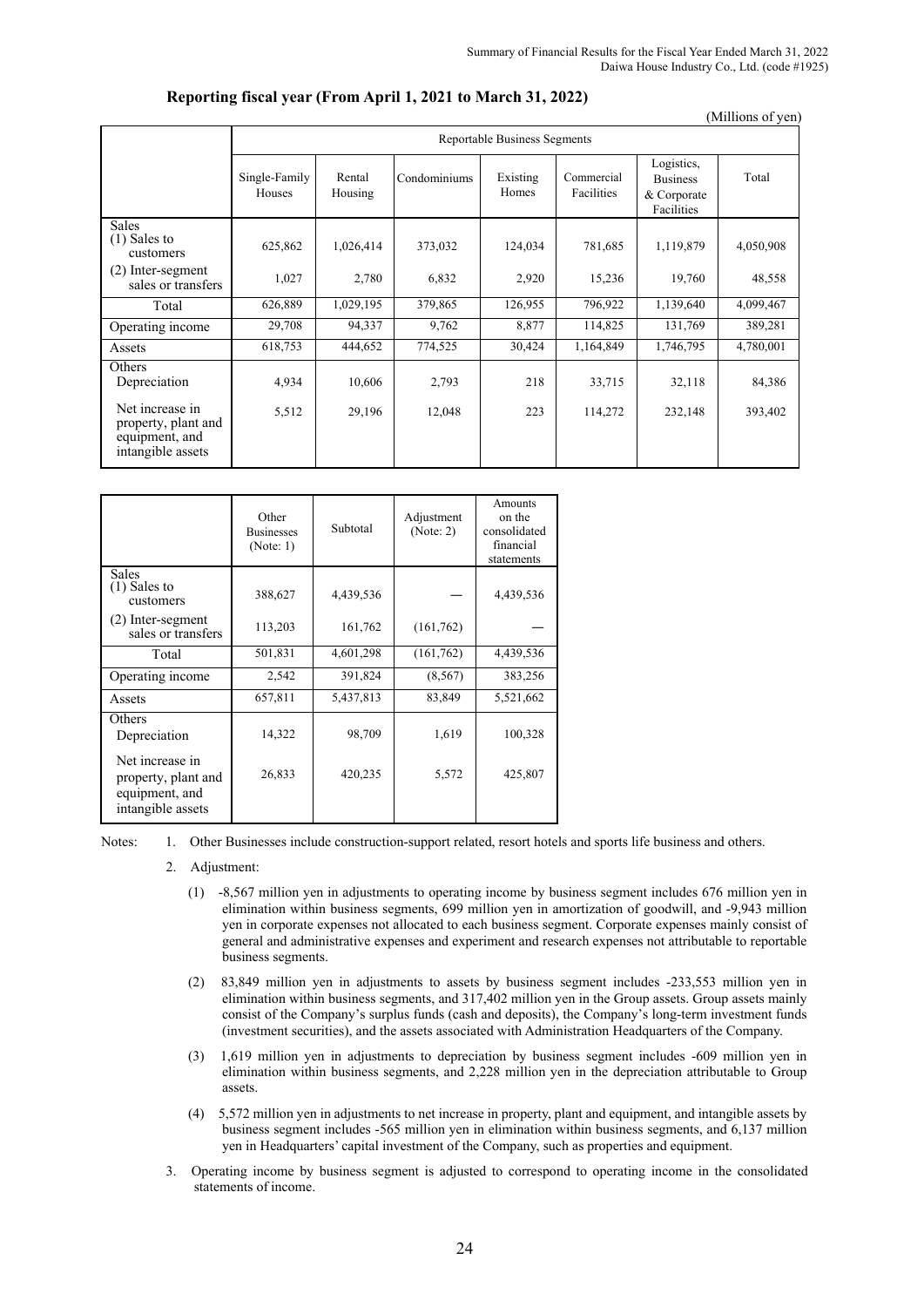#### **b. Information regarding impairment loss on noncurrent assets, by reportable business segment**

|                    |                             |                   |                                      |                   |                                     |                                       |                                      |                                    | (Millions of yen) |
|--------------------|-----------------------------|-------------------|--------------------------------------|-------------------|-------------------------------------|---------------------------------------|--------------------------------------|------------------------------------|-------------------|
|                    | Single-<br>Family<br>Houses | Rental<br>Housing | Condo-<br>$\cdot$ $\cdot$<br>miniums | Existing<br>Homes | Commercial Business &<br>Facilities | Logistics,<br>Corporate<br>Facilities | Other<br><b>Businesses</b><br>$(*1)$ | Eliminations/<br>Corporate<br>(*2) | Total             |
| Impairment<br>loss | 3.941                       | 3,915             | 424                                  | 369               | 3,594                               | 4,001                                 | 4,607                                | 211                                | 21,065            |

#### **Previous fiscal year (from April 1, 2020 to March 31, 2021)**

(\*1) Amounts are construction support business and resort hotels and sports life business, among others.

(\*2) Amounts are group assets that are not attributable to reportable business segments.

#### **Reporting fiscal year (from April 1, 2021 to March 31, 2022)**

|                    |                             |                   |                                      |                   |                                     |                                       |                                      |                                      | (Millions of yen) |
|--------------------|-----------------------------|-------------------|--------------------------------------|-------------------|-------------------------------------|---------------------------------------|--------------------------------------|--------------------------------------|-------------------|
|                    | Single-<br>Family<br>Houses | Rental<br>Housing | Condo-<br>$\cdot$ $\cdot$<br>miniums | Existing<br>Homes | Commercial Business &<br>Facilities | Logistics,<br>Corporate<br>Facilities | Other<br><b>Businesses</b><br>$(*1)$ | Eliminations/<br>Corporate<br>$(*2)$ | Total             |
| Impairment<br>loss | 312                         | 461               | 5,331                                | $\sim$            | 2,774                               | 1,110                                 | 14,119                               | 38                                   | 24,147            |

(\*1) Amounts are construction support business and resort hotels and sports life business, among others.

(\*2) Amounts are group assets that are not attributable to reportable business segments.

#### **c. Information regarding amortization of goodwill, and unamortized balances of goodwill, by reportable business segment**

|                                                              |                             |                   |                                      |                   |                                     |                                       |                                        |                            | (Millions of yen) |
|--------------------------------------------------------------|-----------------------------|-------------------|--------------------------------------|-------------------|-------------------------------------|---------------------------------------|----------------------------------------|----------------------------|-------------------|
|                                                              | Single-<br>Family<br>Houses | Rental<br>Housing | Condo-<br>$\cdot$ $\cdot$<br>miniums | Existing<br>Homes | Commercial Business &<br>Facilities | Logistics,<br>Corporate<br>Facilities | Other<br><b>Businesses</b><br>$^{(*)}$ | Eliminations/<br>Corporate | Total             |
| Amortization<br>of goodwill                                  | 727                         | 61                | 1,791                                | (8)               | 422                                 | 2,274                                 | 257                                    |                            | 5,526             |
| Fiscal year-<br>end<br>unamortized<br>balance of<br>goodwill | 9,284                       | 987               | 10,180                               | (53)              | 2,254                               | 40.919                                | 10,473                                 |                            | 74,046            |

#### **Previous fiscal year (from April 1, 2020 to March 31, 2021)**

(\*) Amounts are construction support business, among others.

### **Reporting fiscal year (from April 1, 2021 to March 31, 2022)**

|                                                              | (Millions of yen)           |                   |                   |                   |                                     |                                       |                                        |                            |        |
|--------------------------------------------------------------|-----------------------------|-------------------|-------------------|-------------------|-------------------------------------|---------------------------------------|----------------------------------------|----------------------------|--------|
|                                                              | Single-<br>Family<br>Houses | Rental<br>Housing | Condo-<br>miniums | Existing<br>Homes | Commercial Business &<br>Facilities | Logistics,<br>Corporate<br>Facilities | Other<br><b>Businesses</b><br>$^{(*)}$ | Eliminations/<br>Corporate | Total  |
| Amortization<br>of goodwill                                  | 1,042                       | 64                | 1,013             | (8)               | 421                                 | 2,679                                 | 360                                    |                            | 5,573  |
| Fiscal year-<br>end<br>unamortized<br>balance of<br>goodwill | 36,534                      | 980               | 9,166             | (45)              | 1,832                               | 35,210                                | 10,216                                 |                            | 93,895 |

(\*) Amounts are construction support business, among others.

#### **d. Information regarding gain on negative goodwill, by reportable business segment**

#### **Previous fiscal year (from April 1, 2020 to March 31, 2021)**

No items to report.

### **Reporting fiscal year (from April 1, 2021 to March 31, 2022)**

No items to report.